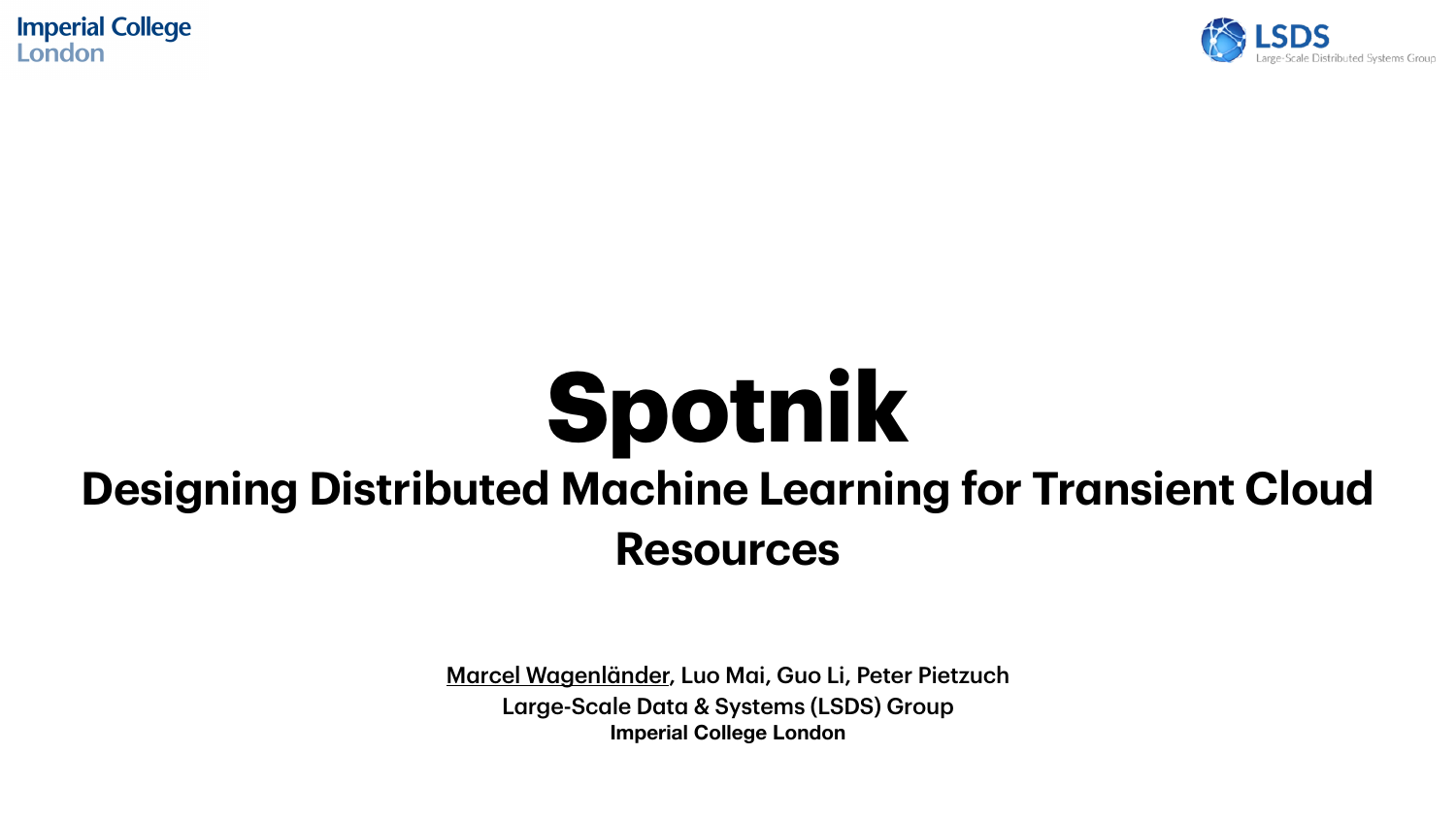## **Distributed ML**



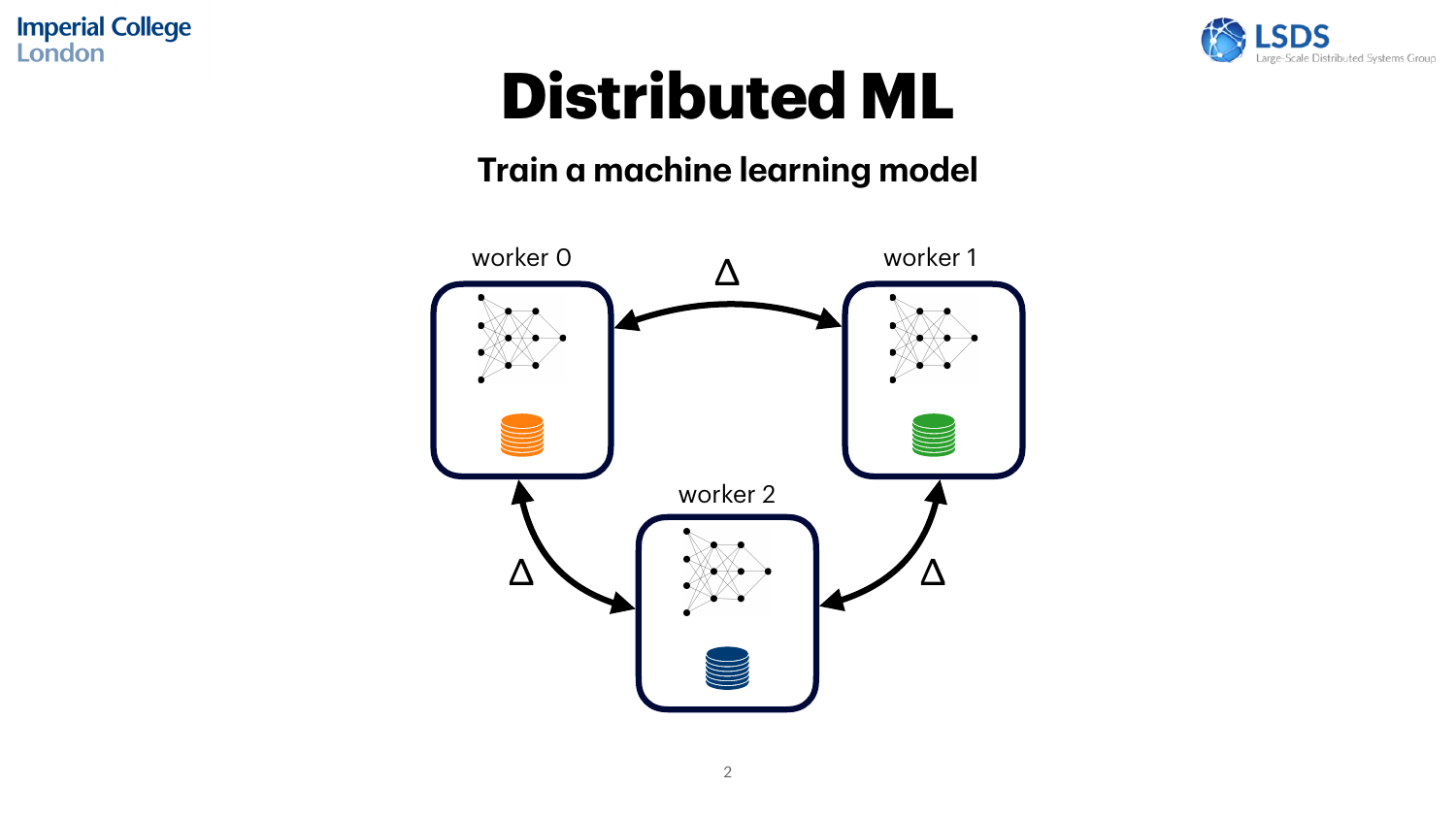## **Distributed ML**

ale Distributed Systems Group



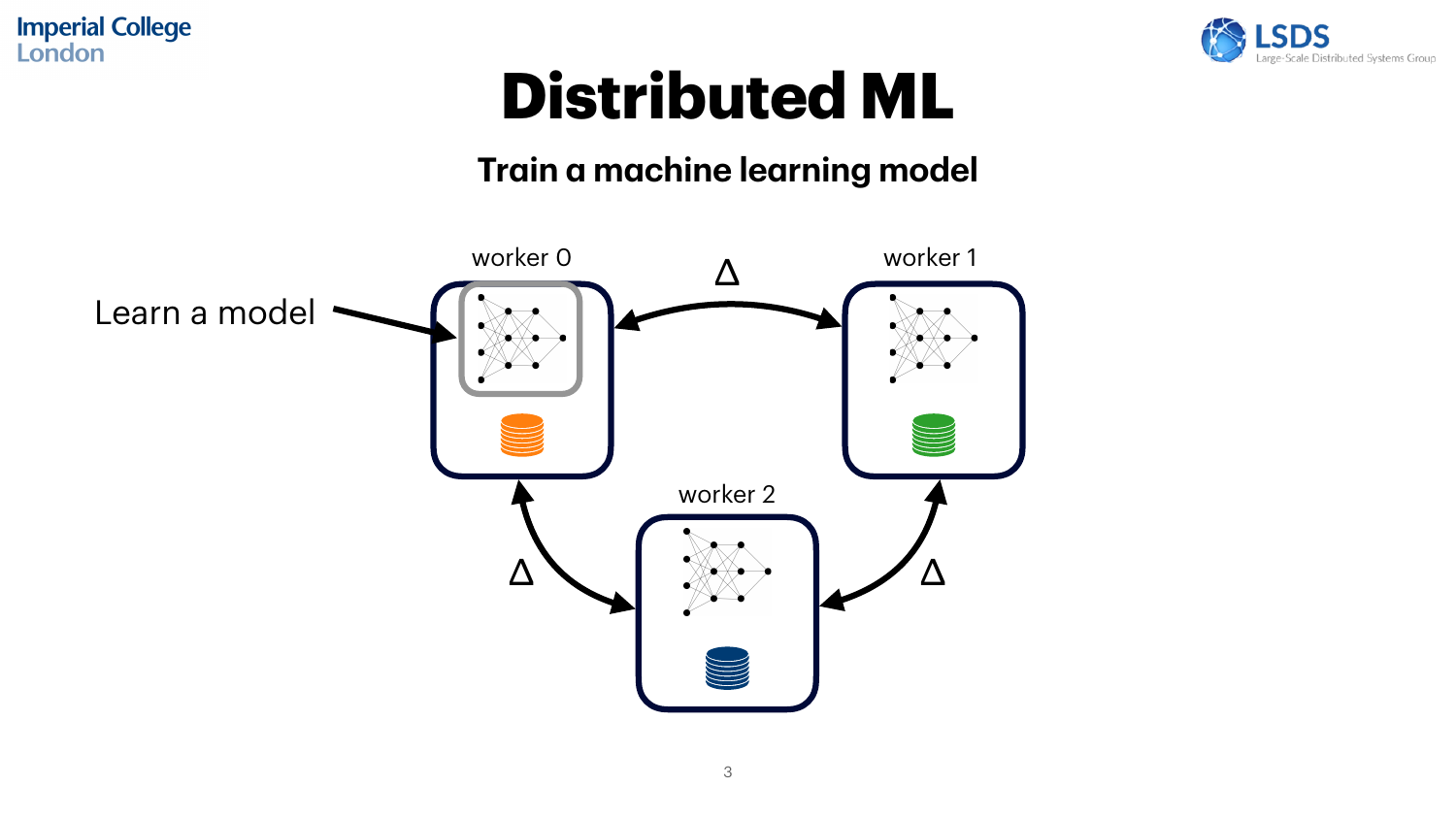## **Distributed ML**

lle Distributed Systems Group



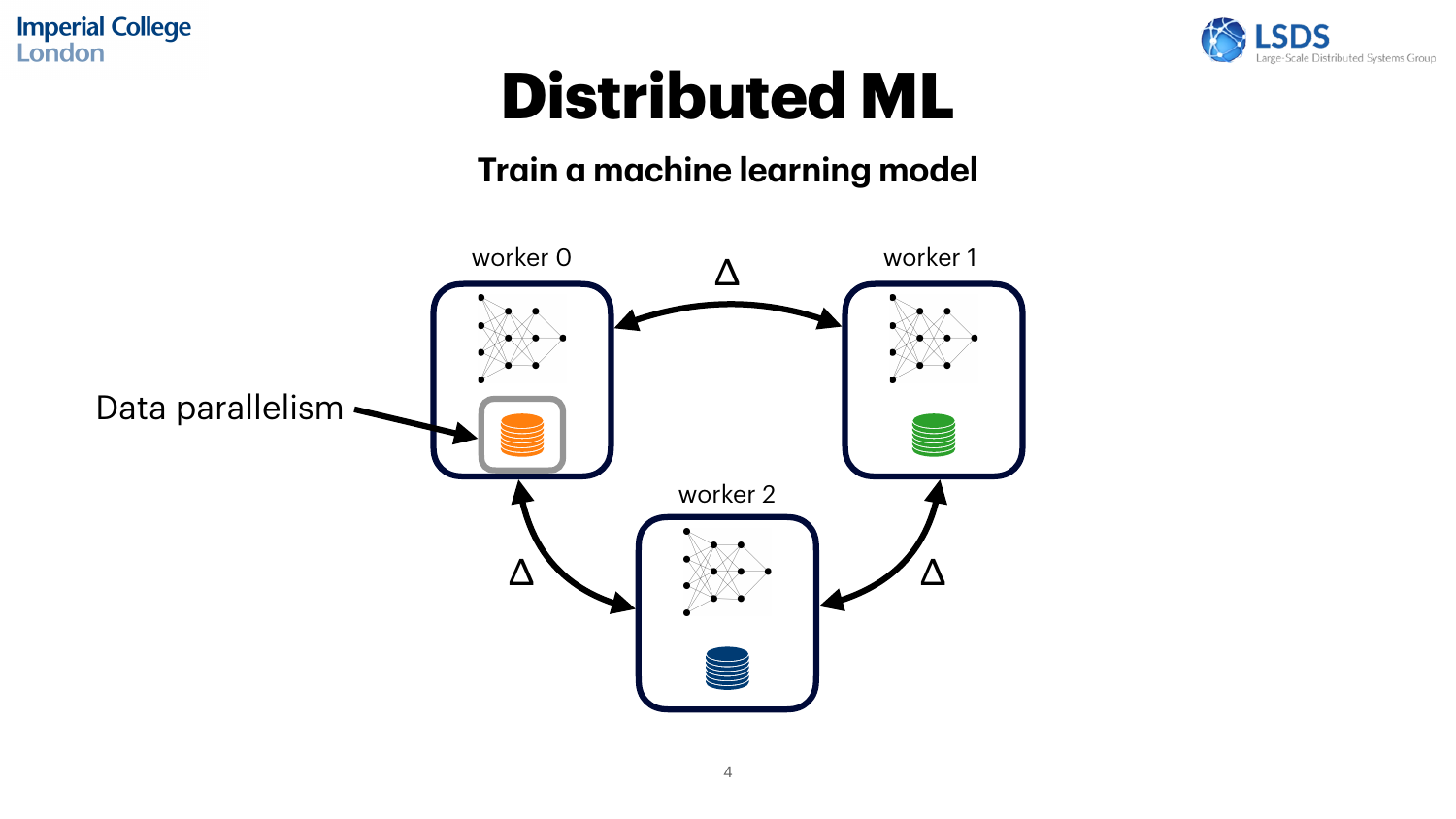## **Distributed ML**

le Distributed Systems Group



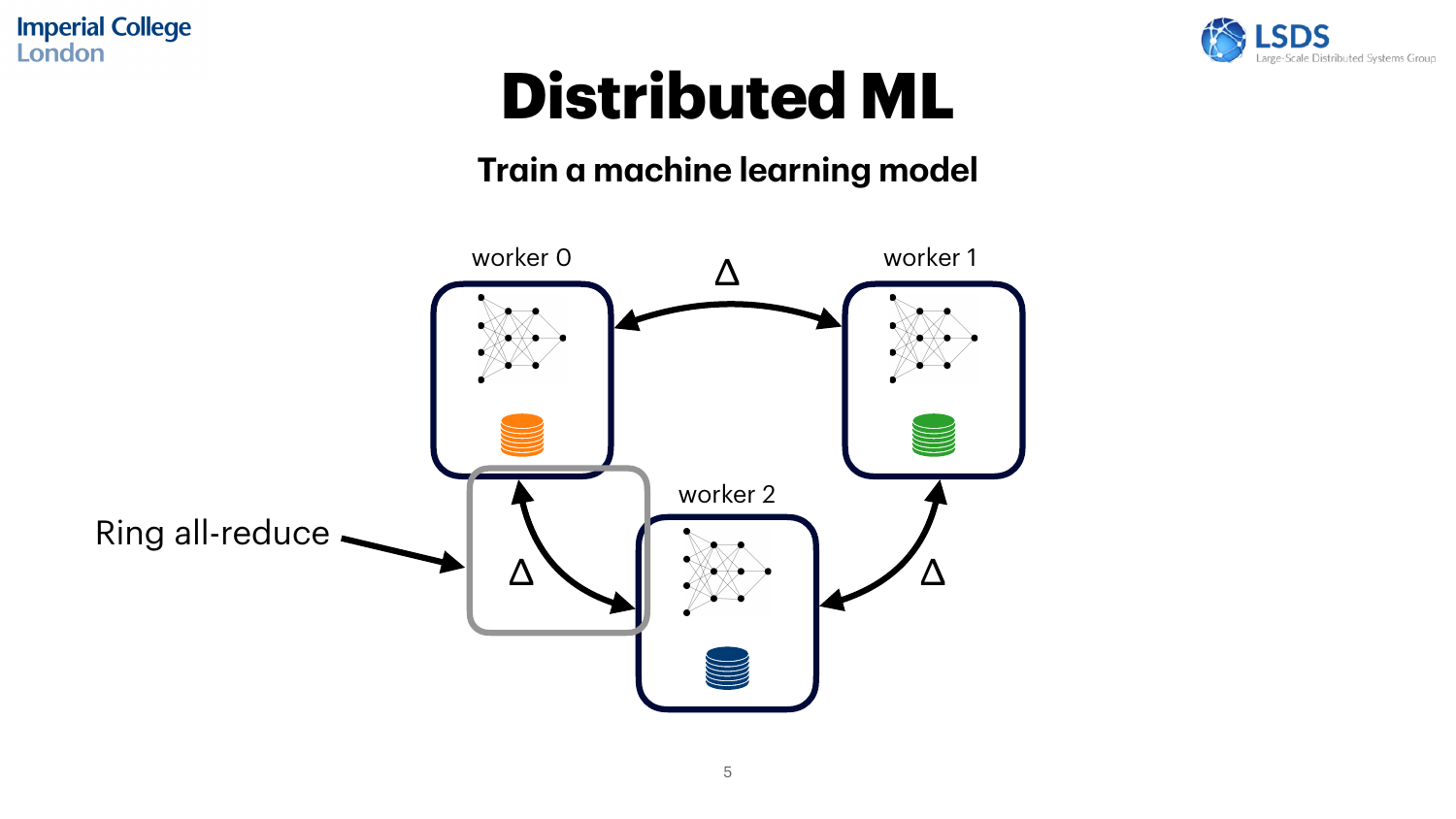## **Challenges of distributed ML**

- Training of BERT-like model
- 512 V100 GPUs
- One epoch (68,507 iterations) takes 2.1 days
	- Cost on Azure: \$92,613

- Distributed ML is **resourcehungry**
- Accelerated resources are **expensive**

Example Megatron-LM3

6 3Shoeybi, Mohammad, et al. Megatron-LM: Training multi-billion parameter language models using gpu model parallelism, 2017

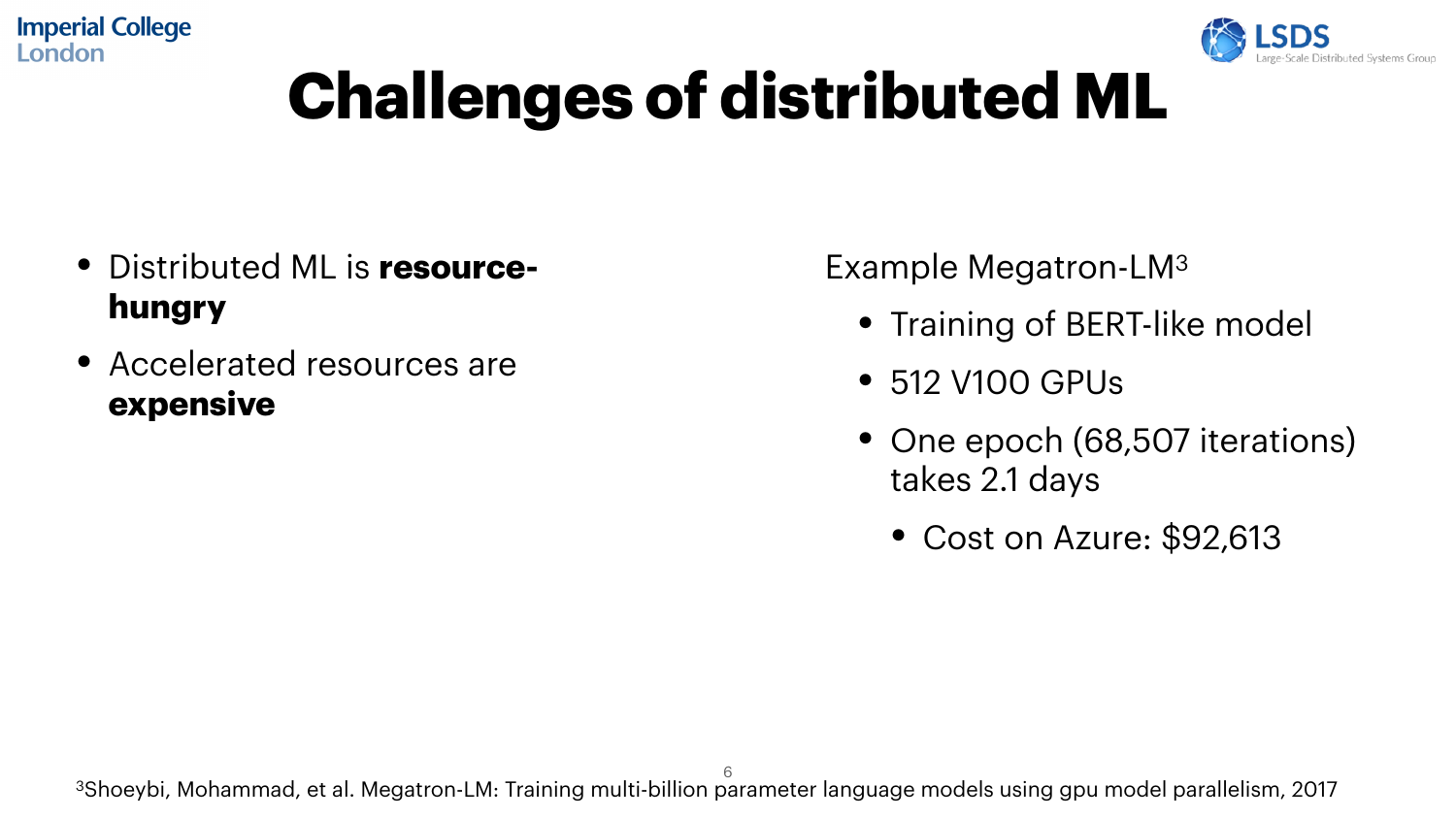## **Transient cloud resources**

- Examples: AWS Spot instances, Azure Spot VMs
- Follows the law of a free market
- Revocations
	- Notifications

- Economic incentive
	- <sup>O</sup>ffers a **cost reduction** of up to 90%1

#### A Megatron-LM epoch would drop from \$92,613 to \$15,152

<sup>1</sup>https://azure.microsoft.com/en-us/pricing/spot/





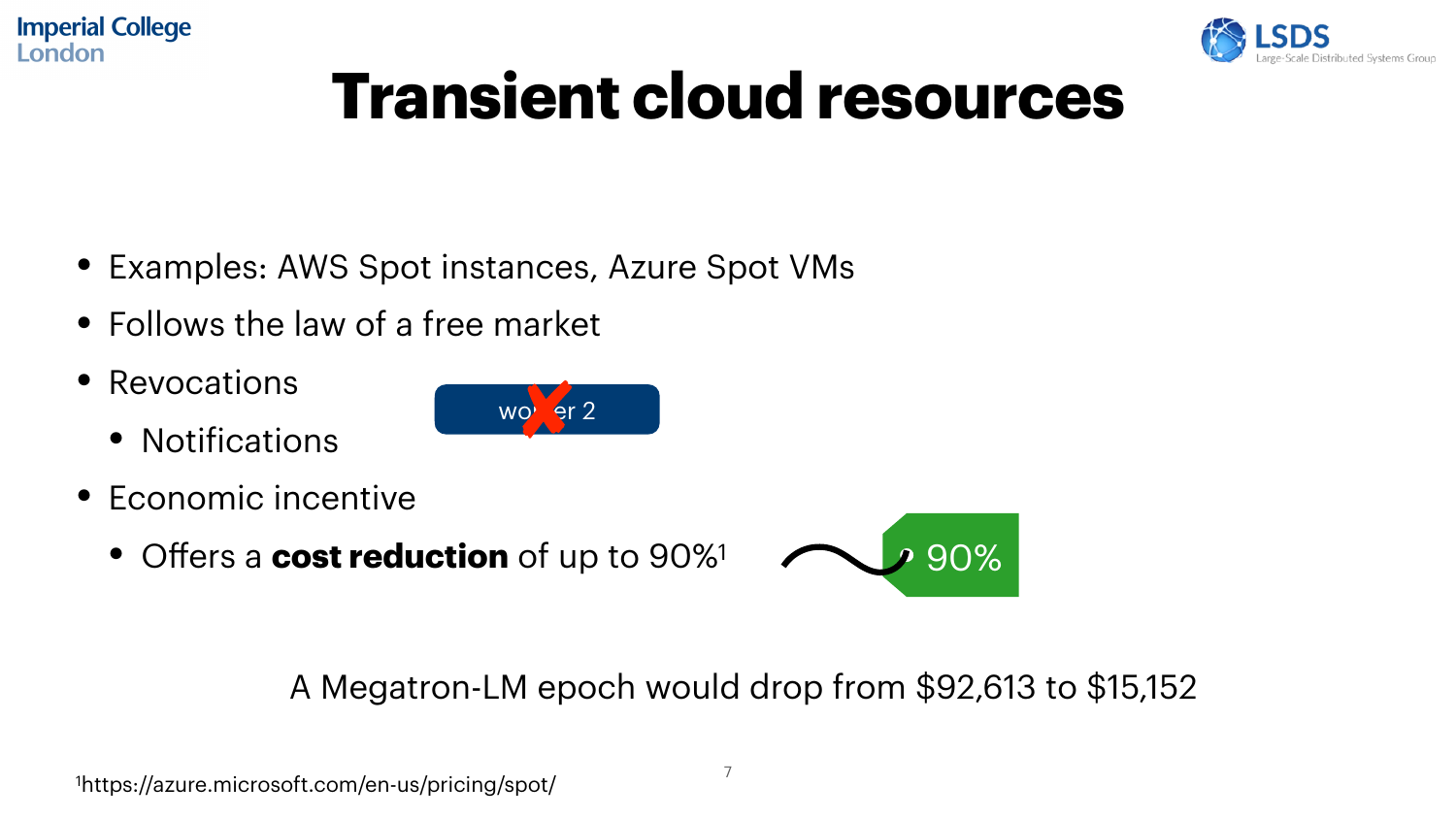#### **Imperial College** London **Implications of transient resources**

- New workers become available or old workers get revoked ➙ System must cope with disappearing resources
- Changes can happen at any time
	- ➙ System must ensure consistency of updates



**Cluster** 



Size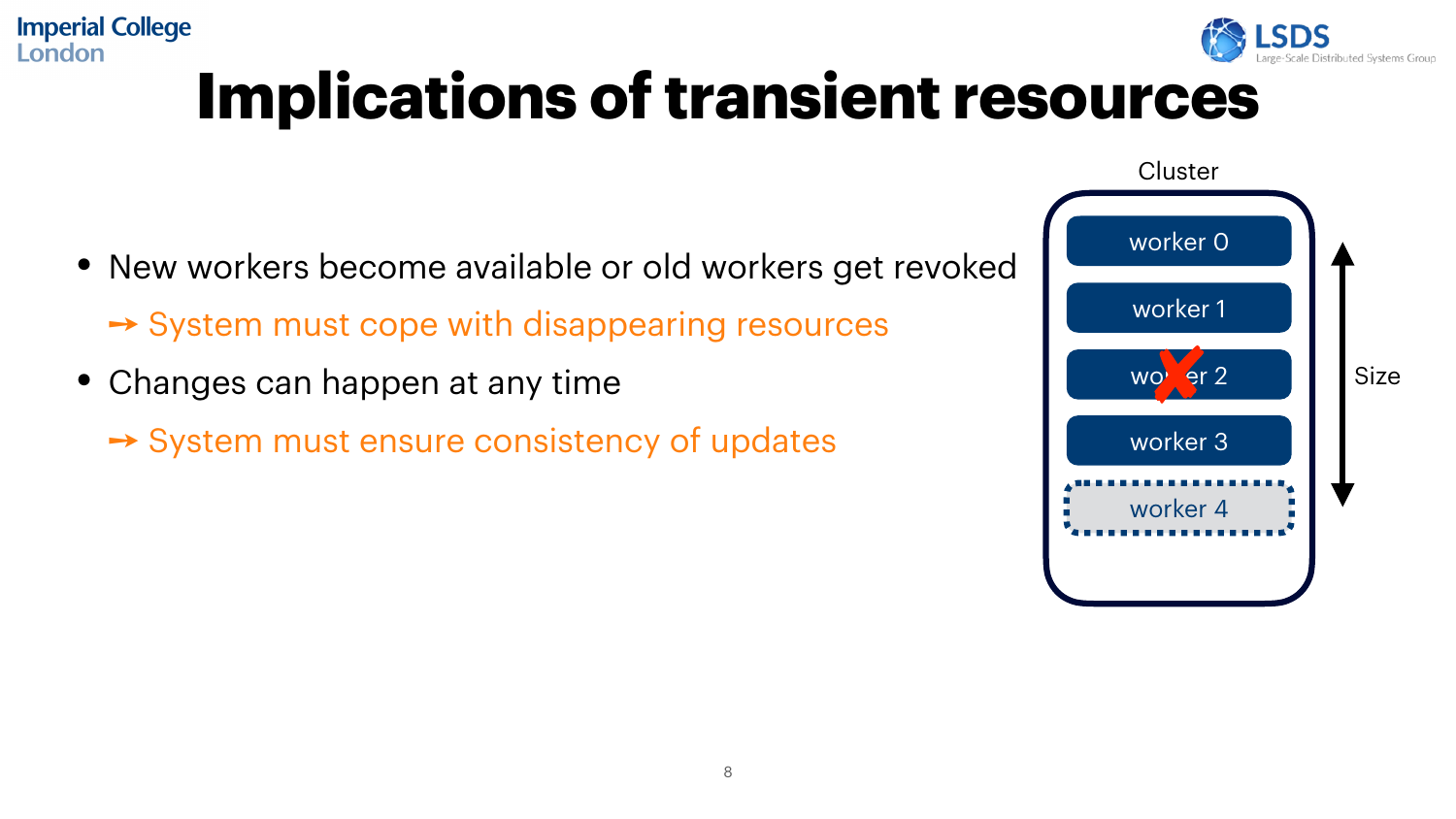## **Implications of transient resources**

- New workers become available or old workers get revoked ➙ System must cope with disappearing resources
- Changes can happen at any time **→ System must ensure consistency of updates**

**Imperial College** 

London

• Cluster sizes are unknown beforehand **→ System must adapt to different conditions** 



- 
- 

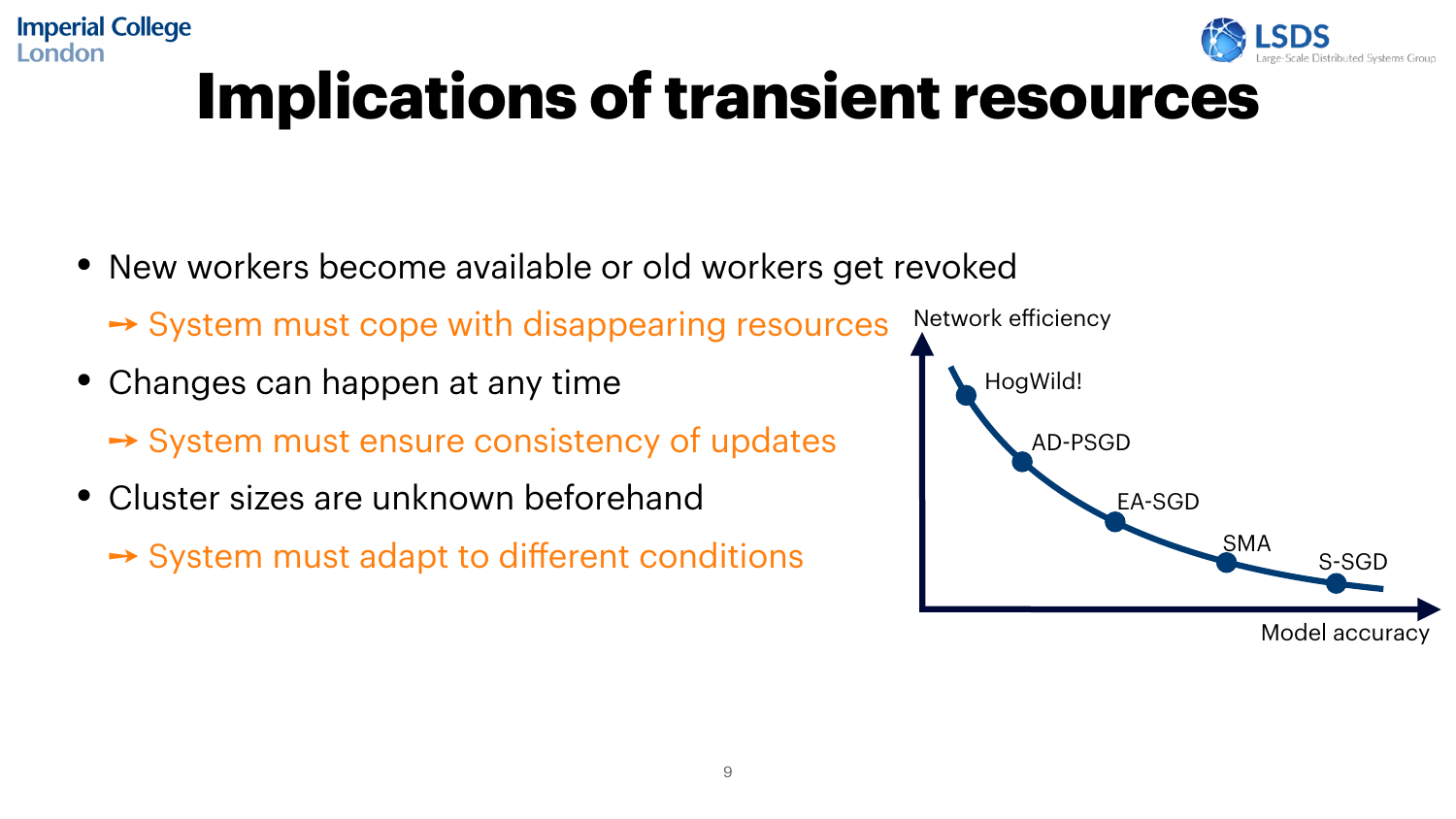### **Imperial College** London **Current approach: Checkpoint & recovery**

- Tensorflow and Pytorch
- Changes to the cluster are not considered
- Recovery takes about 20 seconds with ResNet50 and ImageNet



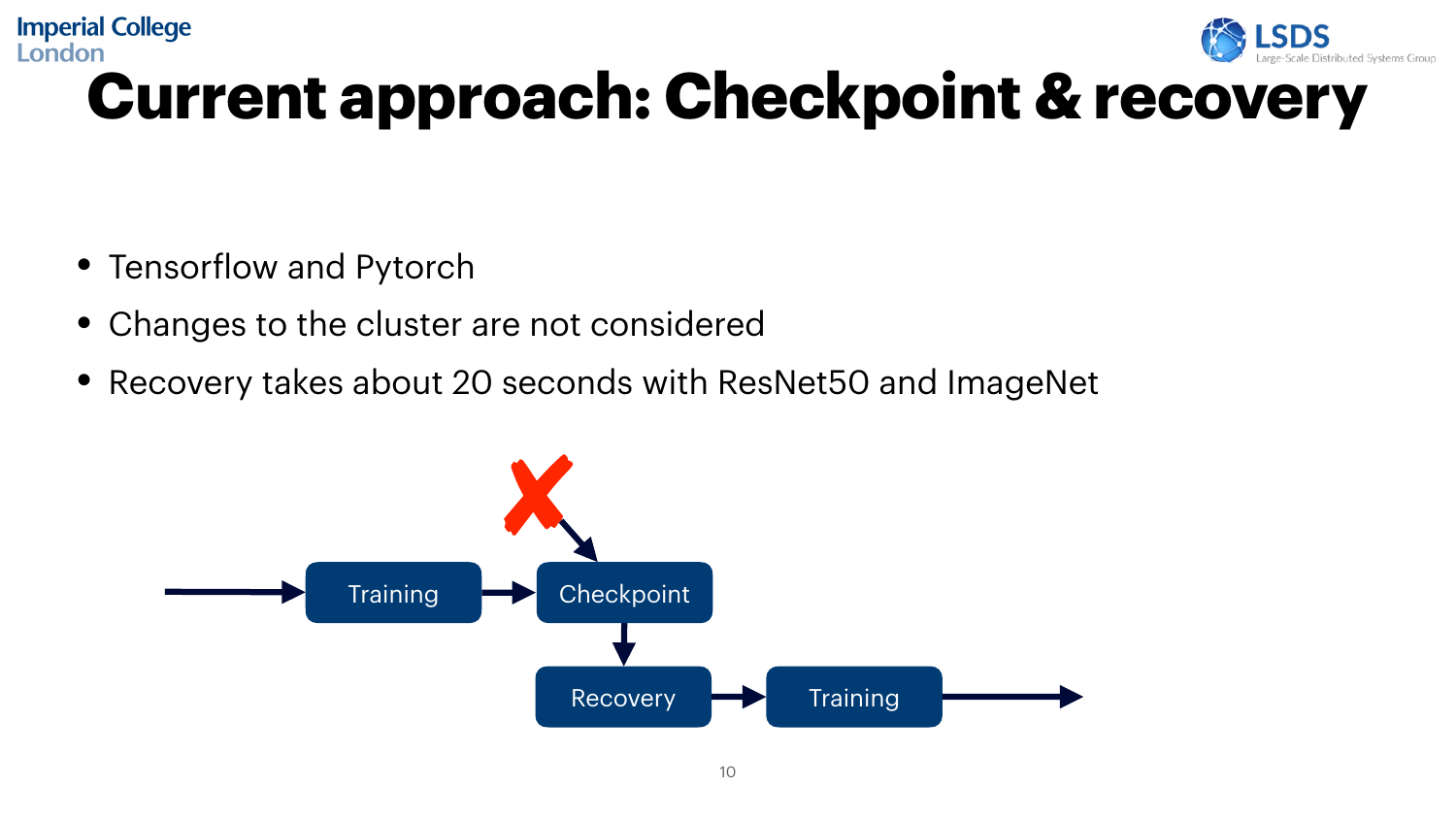- Mix dedicated resources with transient resources
- training state is save



2Harlap et al. Proteus: agile ML elasticity through tiered reliability in dynamic re- source markets. EuroSys, 2017



• Proteus<sup>2</sup>: Placement of parameter server on dedicated resources so that the



## **Current approaches: Hybrid**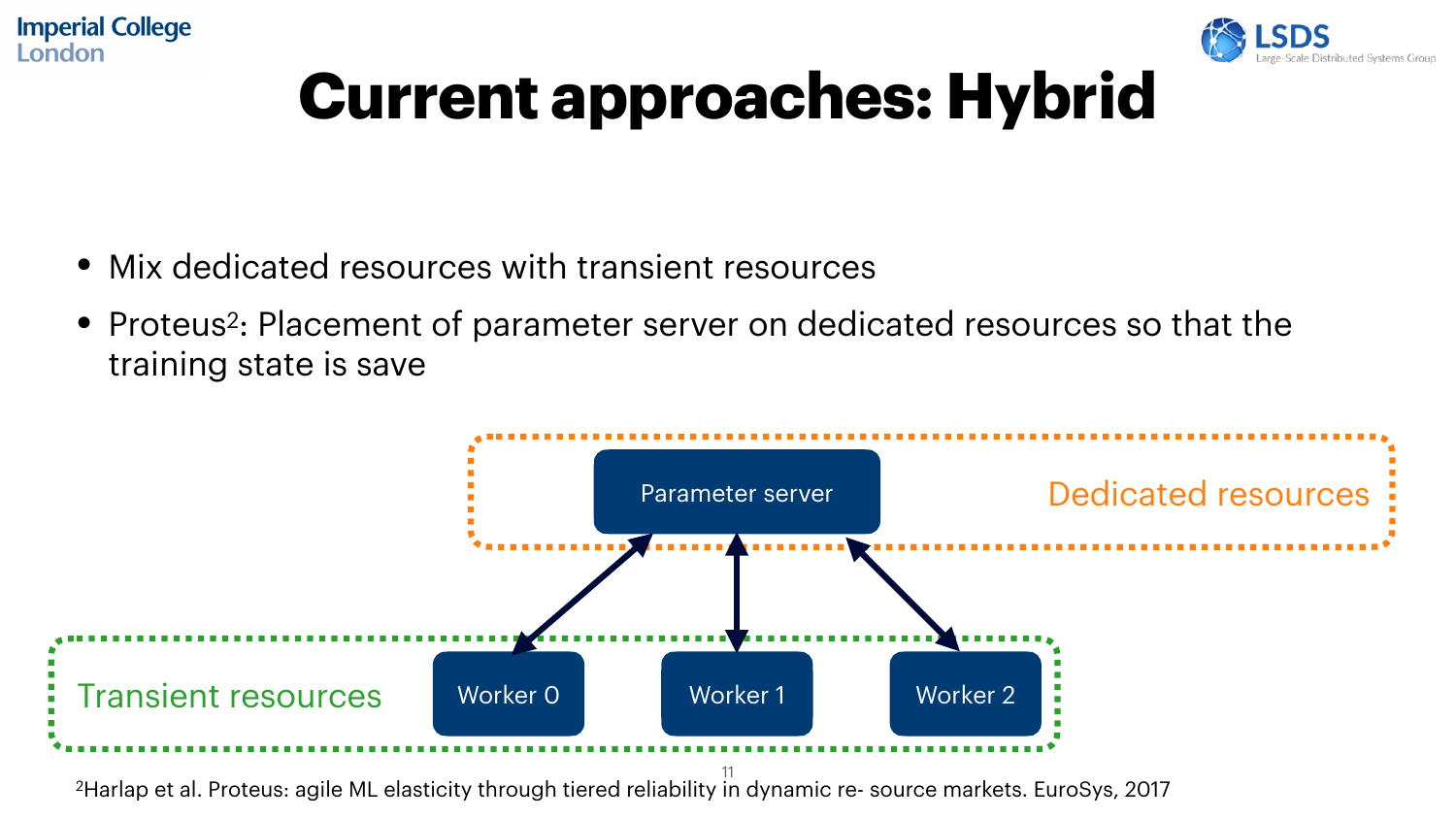### **Spotnik**

#### **Solutions**

#### **Reuse communication channels** for synchronisation to repair the cluster

### re atomic model updates by waiting for all synchronisations to finish first

**Imperial College** London



| <b>Challenges</b>                          |              |
|--------------------------------------------|--------------|
| Workers become available<br>or get revoked |              |
| Changes can happen at any<br>time          | <b>Fnsur</b> |
| Cluster sizes are unknown<br>beforehand    | Chan         |



#### ge the synchronisation strategy based on the number of workers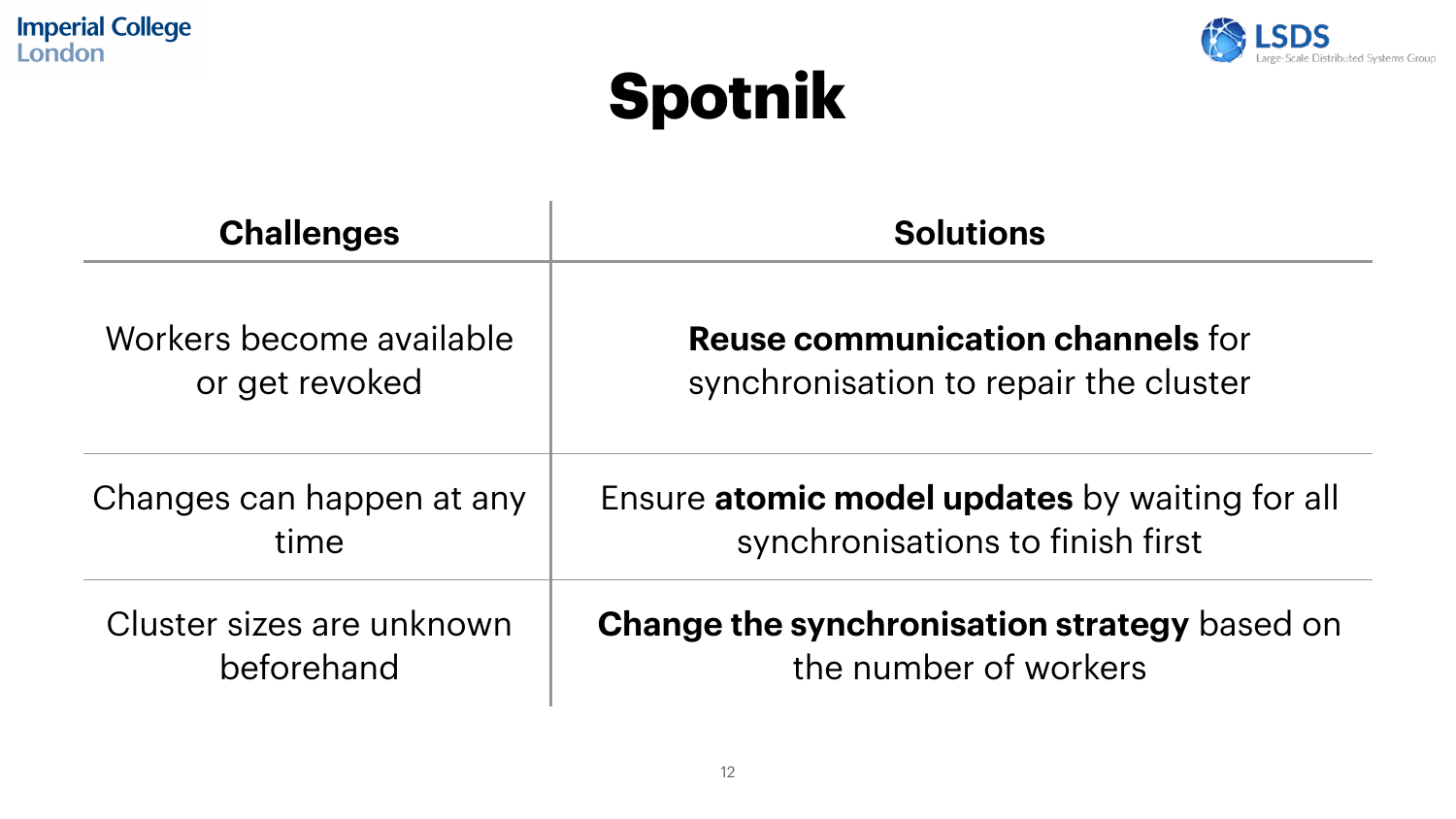## **Spotnik**

#### **Solutions**



**Reuse communication channels** for synchronisation to repair the cluster

re atomic model updates by waiting for all synchronisations to finish first

**Imperial College** London



| <b>Challenges</b>                          |       |
|--------------------------------------------|-------|
| Workers become available<br>or get revoked |       |
| Changes can happen at any<br>time          | Ensur |
| Cluster sizes are unknown<br>beforehand    | Chan  |



ge the synchronisation strategy based on the number of workers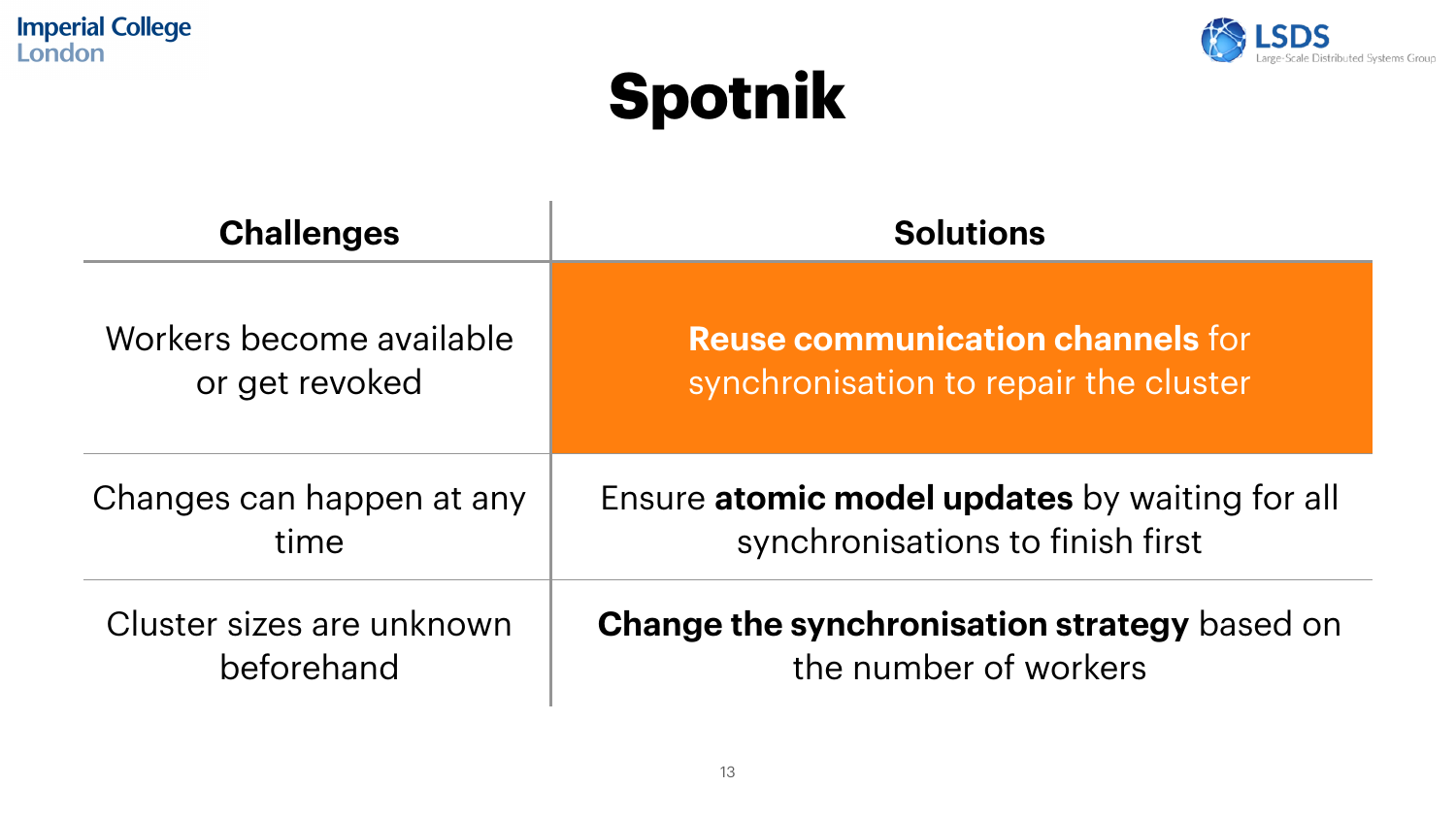## **Revocation recovery algorithm**

- Handle revocations within a ring topology
- Number of total messages is bounded by  $O(N \cdot K)$  messages
	- K is the number of simultaneous revocations
	- N is the number of workers

**Imperial College** 

London

➙ Scale to many transient resources

• No reliance on revocation notifications

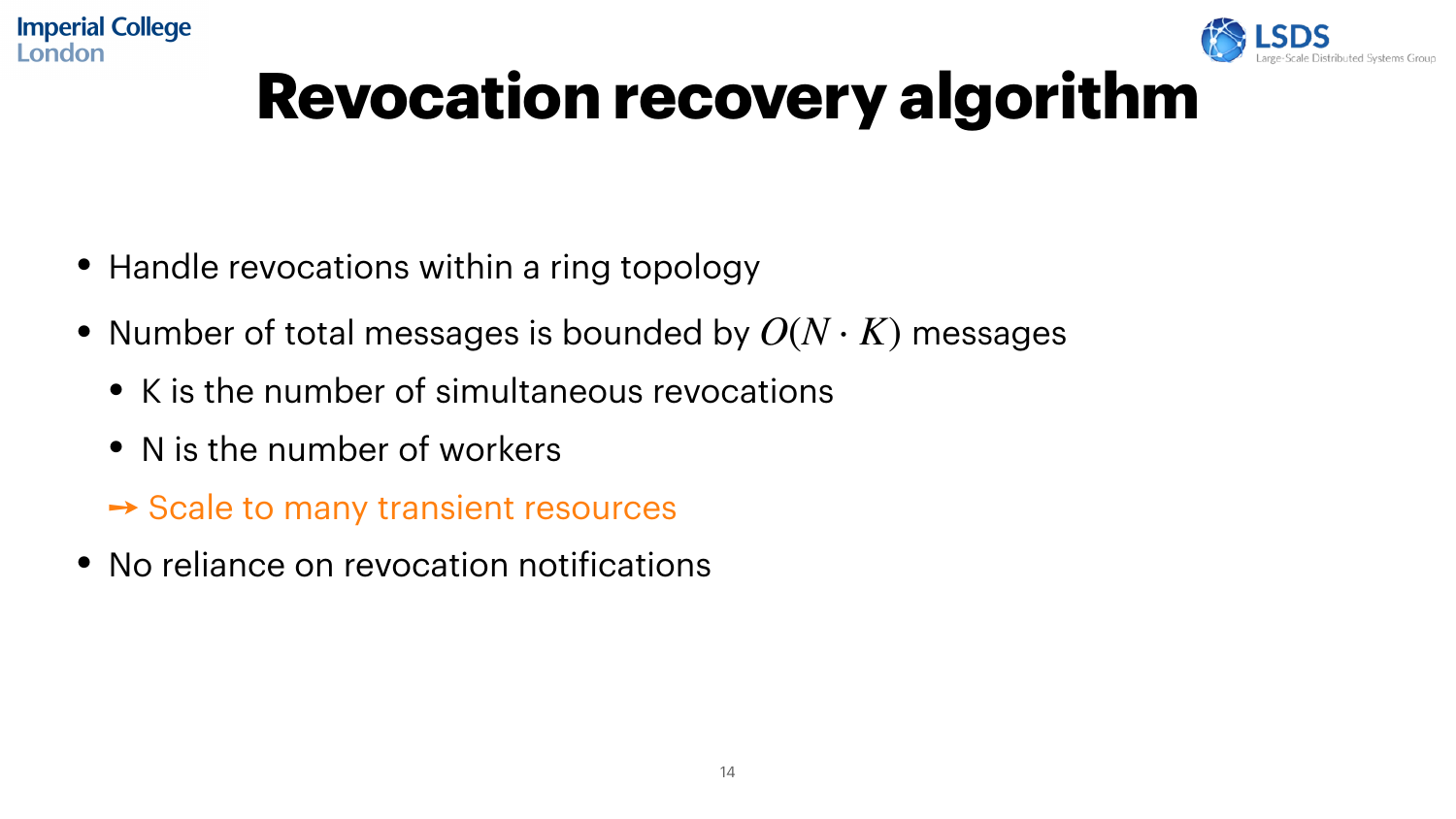## **Revocation recovery algorithm**

#### **Repairing a broken all-reduce ring**



**Imperial College** London



| Workerl        | <b>Membership</b>  |
|----------------|--------------------|
| $\blacksquare$ | [0, 1, 2, 3, 4, 5] |
|                | [0, 1, 2, 3, 4, 5] |
| $\mathbf 2$    | [0, 1, 2, 3, 4, 5] |
| 3              | [0, 1, 2, 3, 4, 5] |
|                | [0, 1, 2, 3, 4, 5] |
| 5              | [0, 1, 2, 3, 4, 5] |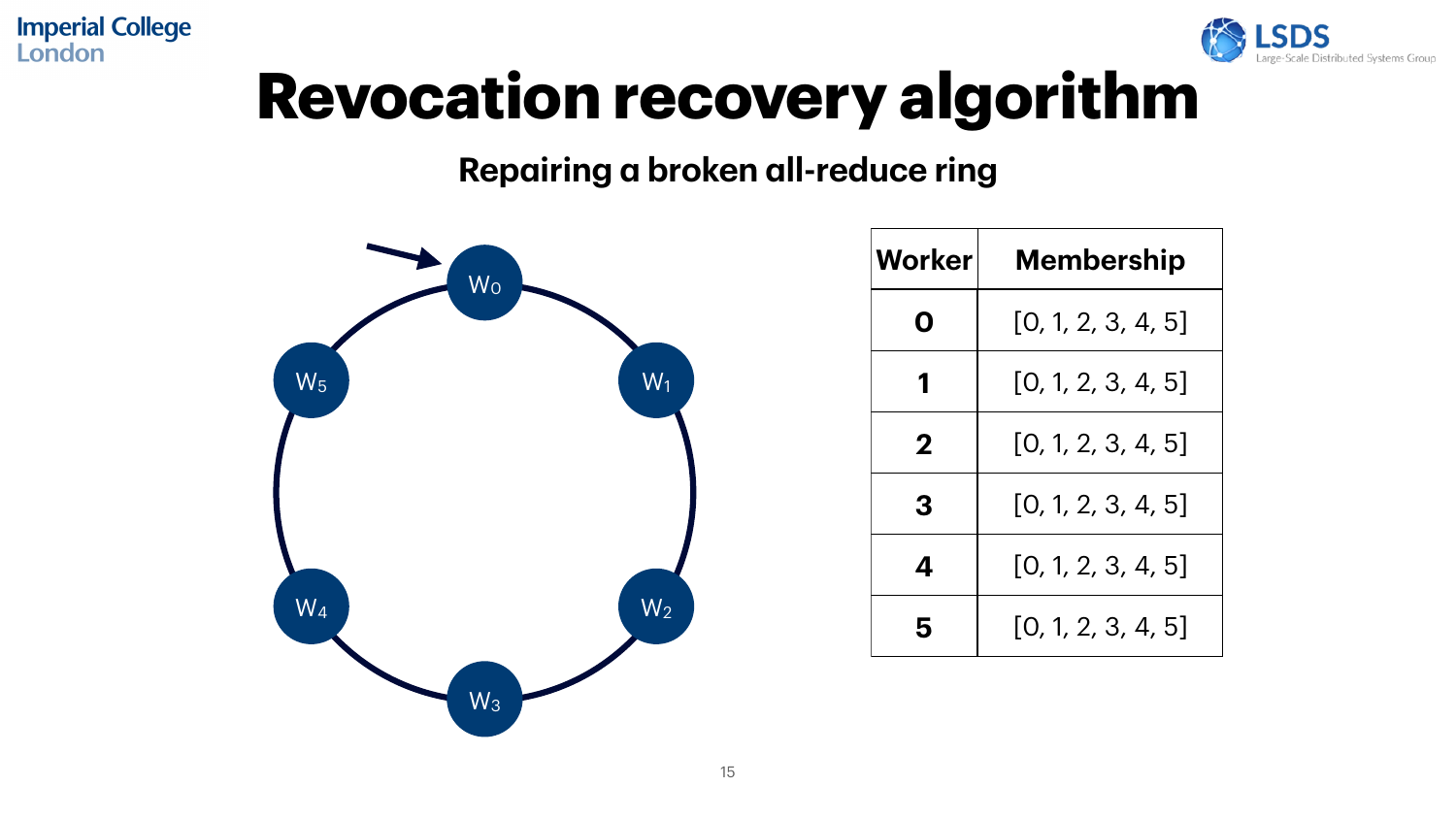|     | <b>Worker</b>  | <b>Membership</b>  |
|-----|----------------|--------------------|
| ION |                | [0, 1, 2, 3, 4, 5] |
|     |                |                    |
|     | $\overline{2}$ | [0, 1, 2, 3, 4, 5] |
|     | 3              | [0, 1, 2, 3, 4, 5] |
|     |                | [0, 1, 2, 3, 4, 5] |
|     |                | [0, 1, 2, 3, 4, 5] |





**Imperial College** London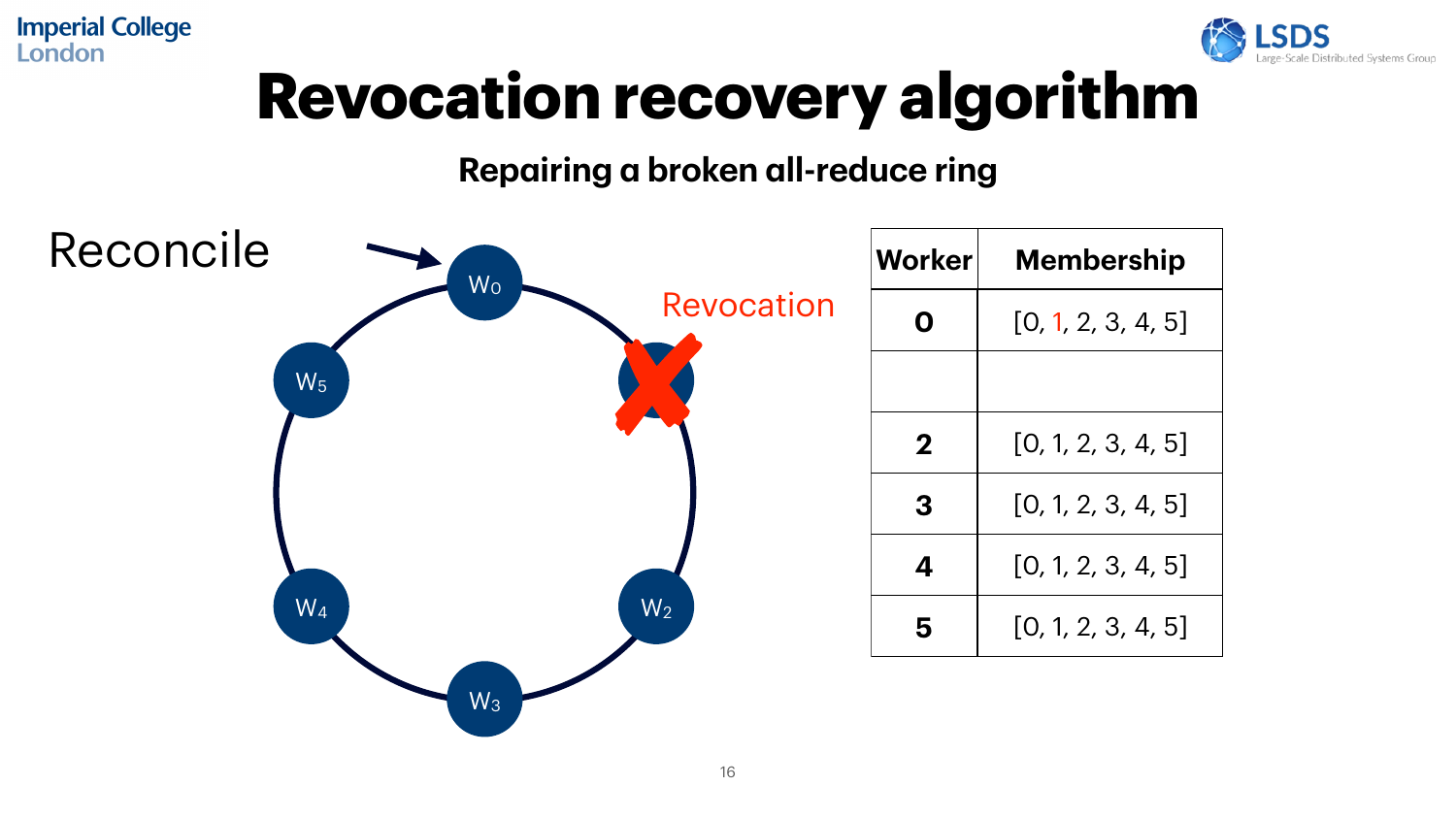



| <b>Worker</b>  | <b>Membership</b>  |
|----------------|--------------------|
| $\blacksquare$ | [0, 2, 3, 4, 5]    |
|                |                    |
| $\mathbf 2$    | [0, 2, 3, 4, 5]    |
| 3              | [0, 1, 2, 3, 4, 5] |
|                | [0, 1, 2, 3, 4, 5] |
| 5              | [0, 1, 2, 3, 4, 5] |

**Imperial College** London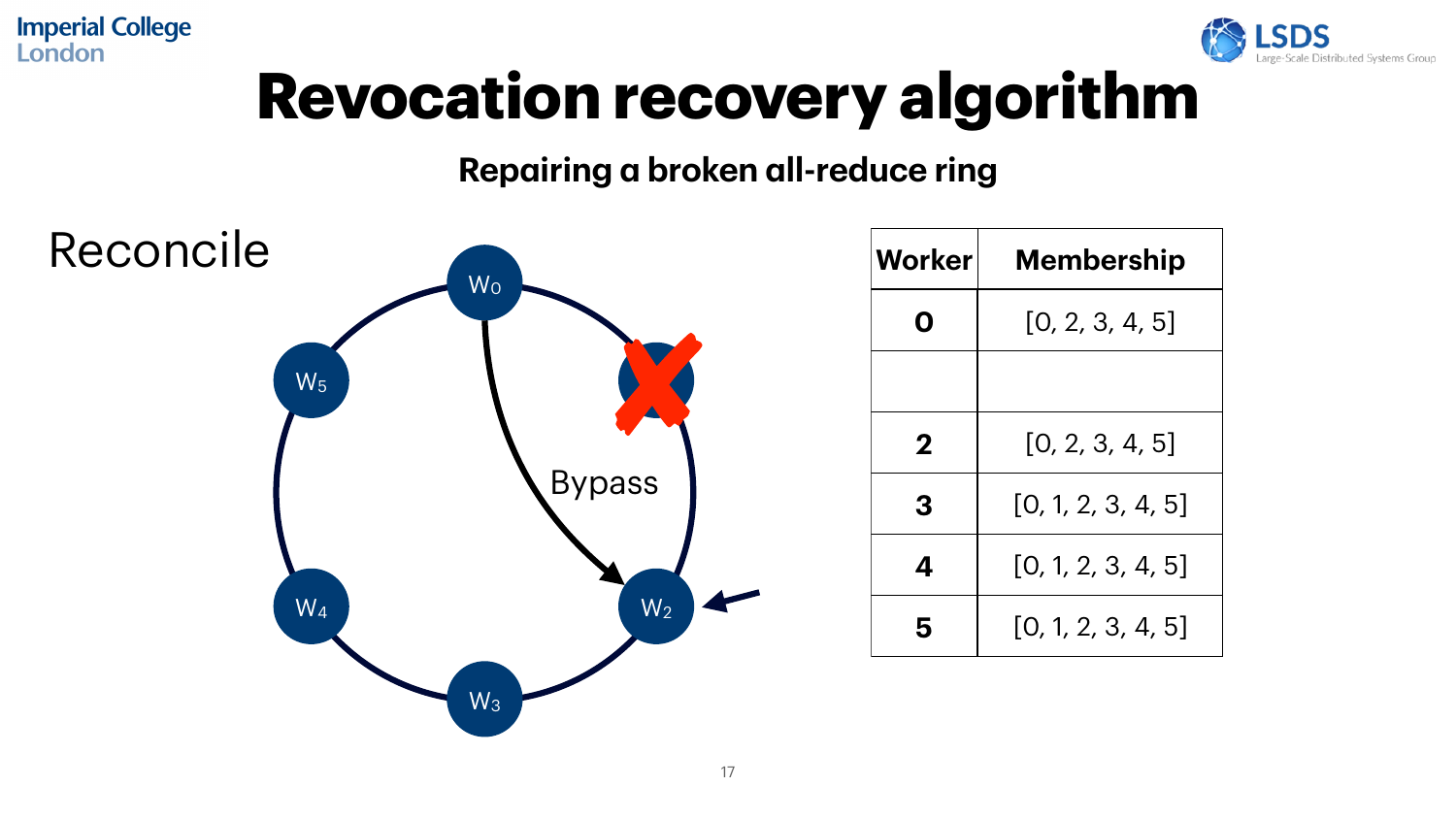



| <b>Worker</b> | <b>Membership</b>  |
|---------------|--------------------|
| $\bigcap$     | [0, 2, 3, 4, 5]    |
|               |                    |
| $\mathbf 2$   | [0, 2, 3, 4, 5]    |
| 3             | [0, 2, 3, 4, 5]    |
|               | [0, 1, 2, 3, 4, 5] |
| 5             | [0, 1, 2, 3, 4, 5] |

**Imperial College** London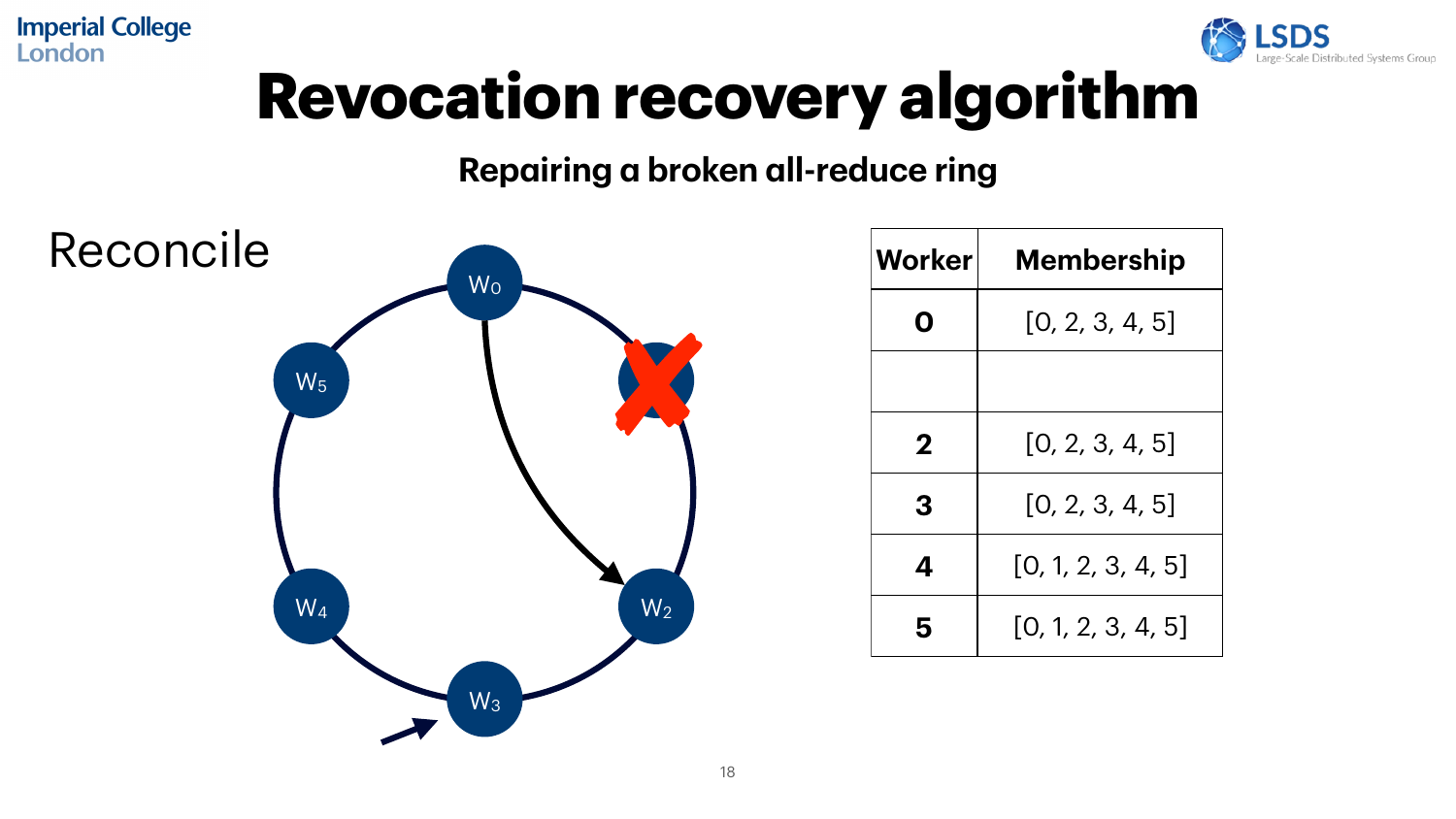| <b>Worker</b>         | <b>Membership</b>  |
|-----------------------|--------------------|
| $\boldsymbol{\Omega}$ | [0, 2, 3, 4, 5]    |
|                       |                    |
| $\mathbf 2$           | [0, 2, 3, 4, 5]    |
| 3                     | [0, 2, 3, 4, 5]    |
|                       |                    |
| 5                     | [0, 1, 2, 3, 4, 5] |





**Imperial College** London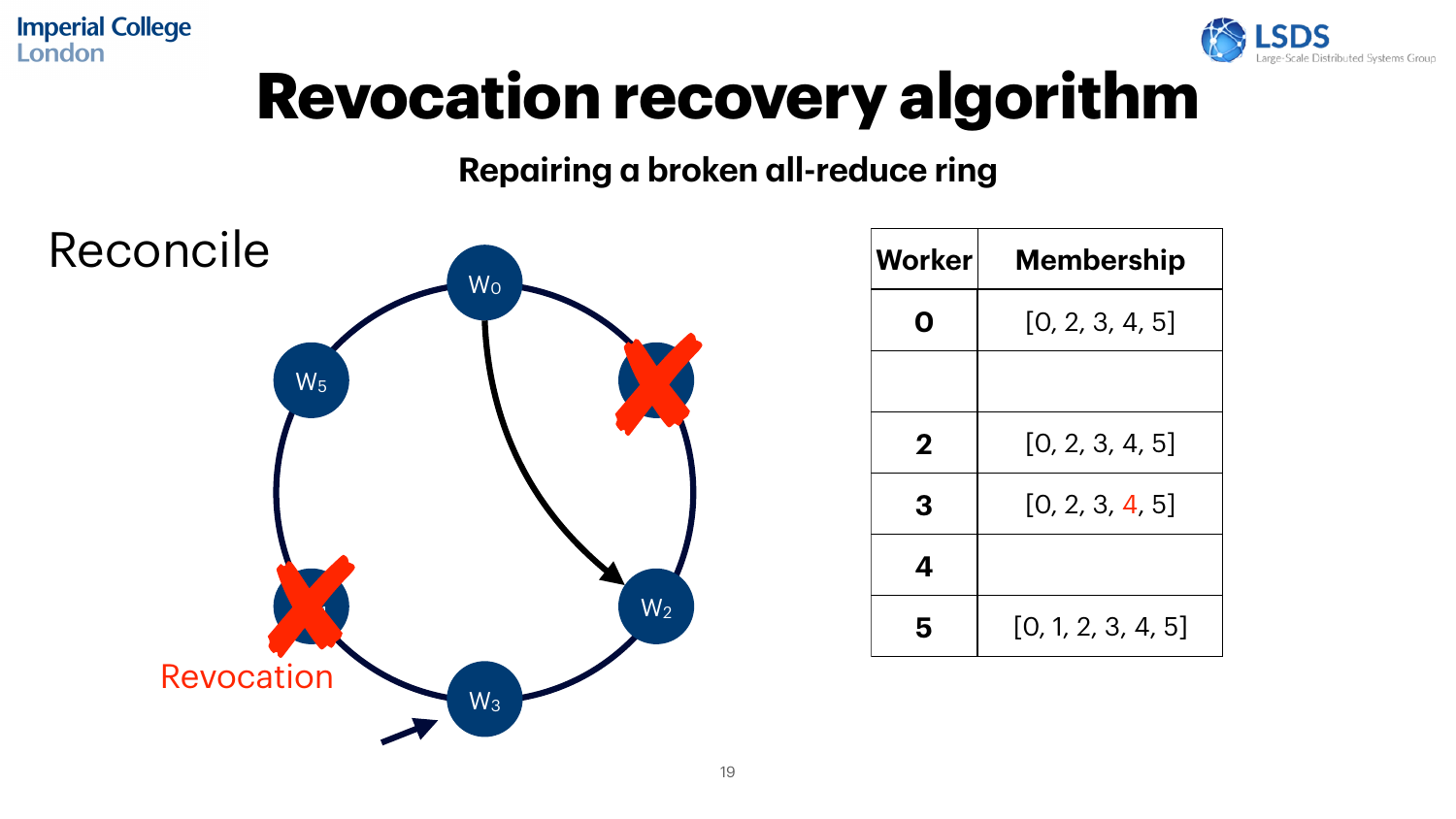

| <b>Worker</b>         | <b>Membership</b> |
|-----------------------|-------------------|
| $\boldsymbol{\Omega}$ | [0, 2, 3, 4, 5]   |
|                       |                   |
| $\mathbf 2$           | [0, 2, 3, 4, 5]   |
| 3                     | [0, 2, 3, 5]      |
|                       |                   |
| 5                     | [0, 2, 3, 5]      |



**Imperial College** London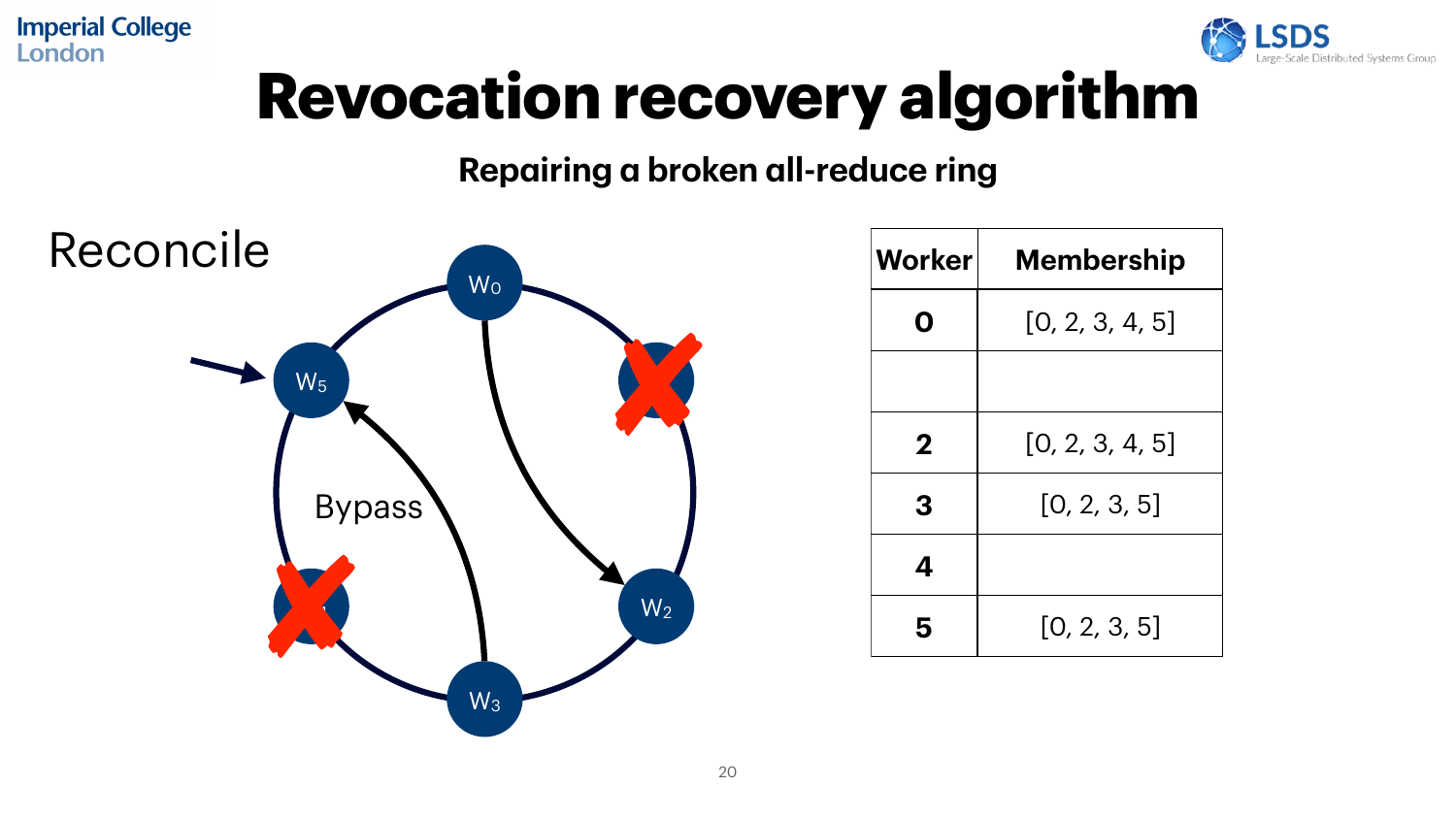## W0 W1  $W_2$  $W_3$  $\mathcal{A}$  $W_5$ Reconcile



| <b>Worker</b>    | <b>Membership</b> |
|------------------|-------------------|
| $\mathbf \Omega$ | [0, 2, 3, 5]      |
|                  |                   |
| $\mathbf 2$      | [0, 2, 3, 4, 5]   |
| 3                | [0, 2, 3, 5]      |
|                  |                   |
| 5                | [0, 2, 3, 5]      |

**Imperial College** London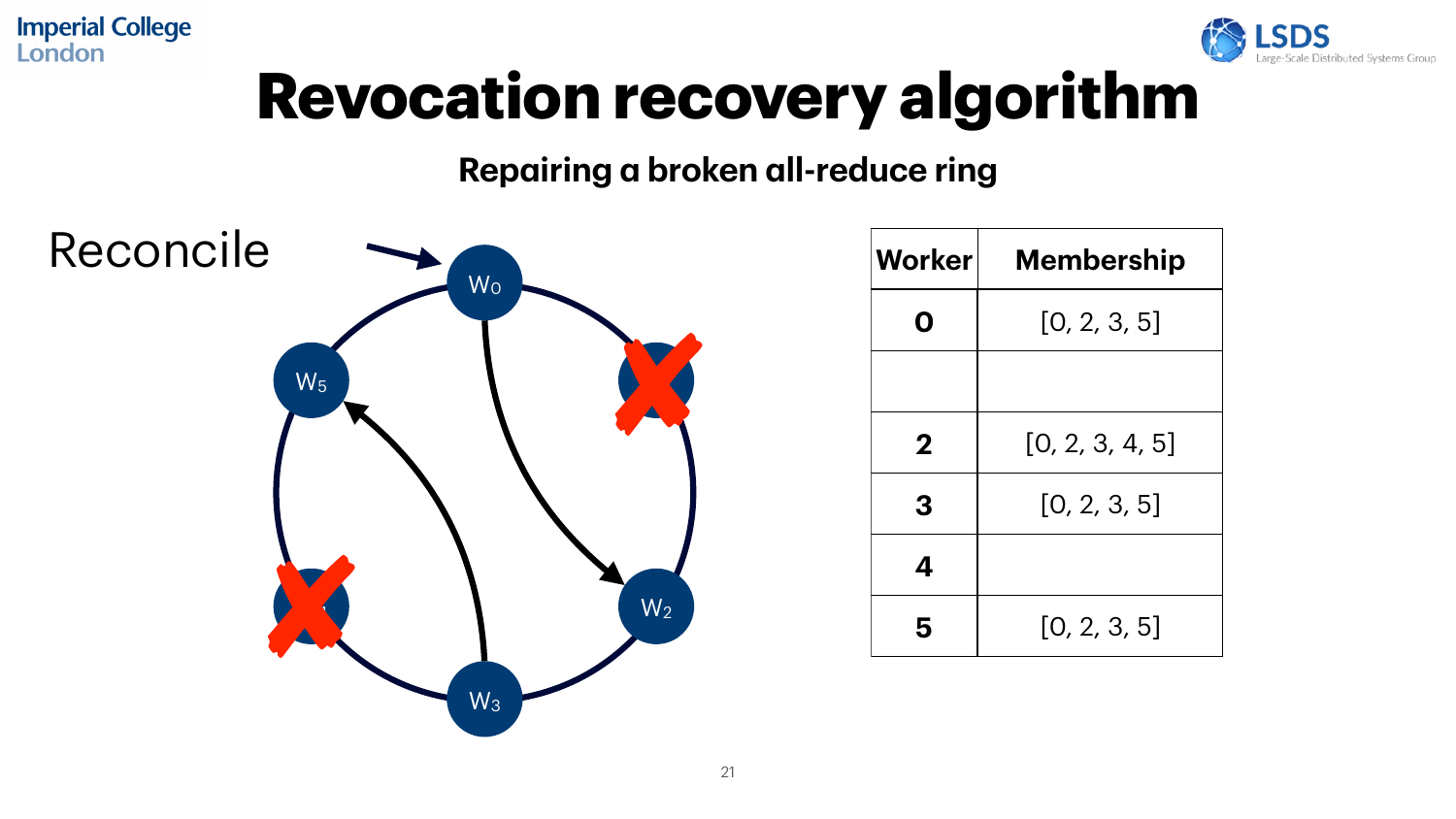



| <b>Worker</b>         | <b>Membership</b> |
|-----------------------|-------------------|
| $\boldsymbol{\Omega}$ | [0, 2, 3, 5]      |
|                       |                   |
| $\mathbf 2$           | [0, 2, 3, 5]      |
| 3                     | [0, 2, 3, 5]      |
|                       |                   |
| 5                     | [0, 2, 3, 5]      |

**Imperial College<br>London**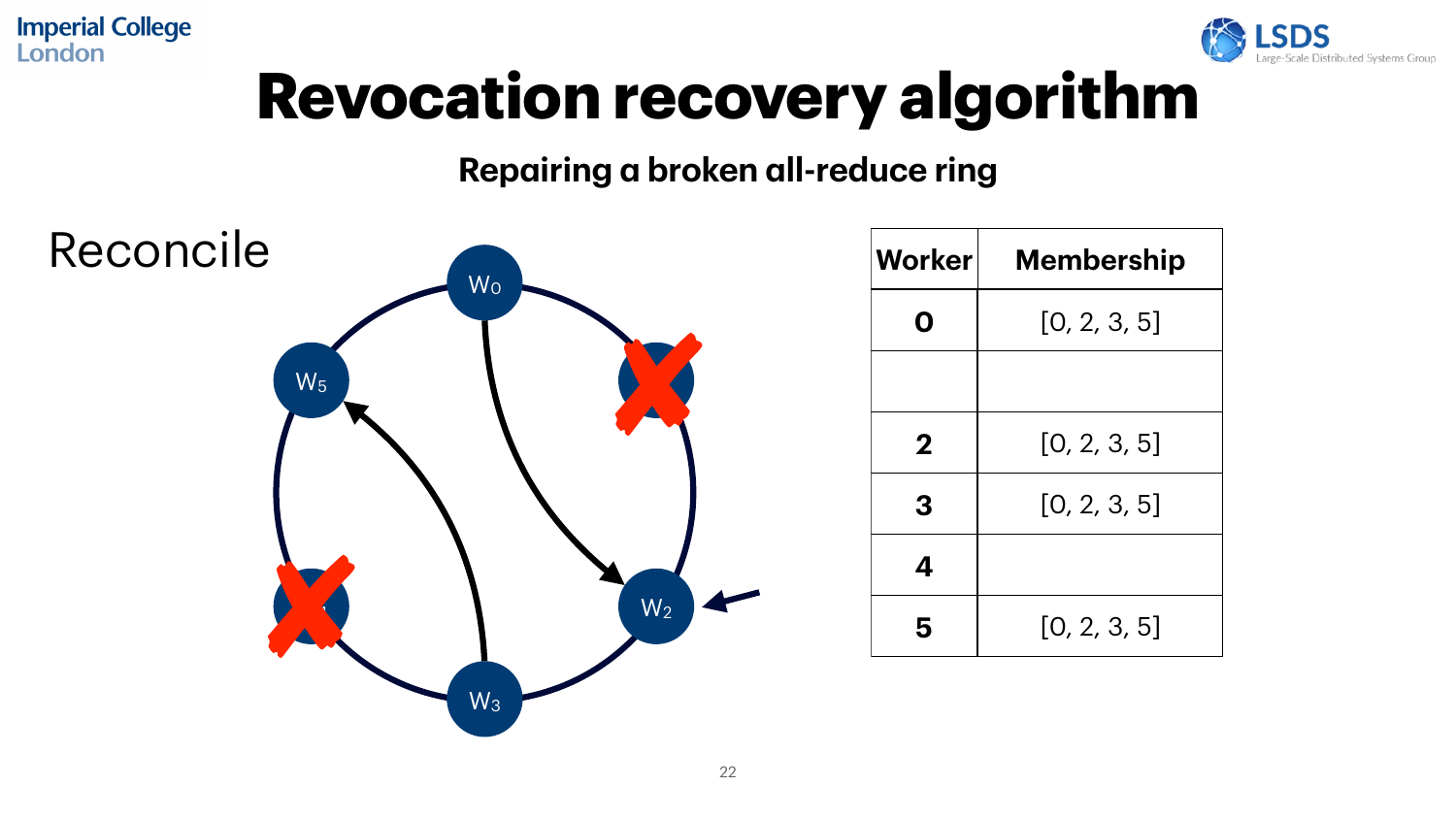



| <b>Worker</b> | <b>Membership</b> |
|---------------|-------------------|
| $\Omega$      | [0, 2, 3, 5]      |
|               |                   |
| $\mathbf 2$   | [0, 2, 3, 5]      |
| 3             | [0, 2, 3, 5]      |
|               |                   |
| 5             | [0, 2, 3, 5]      |

**Imperial College** London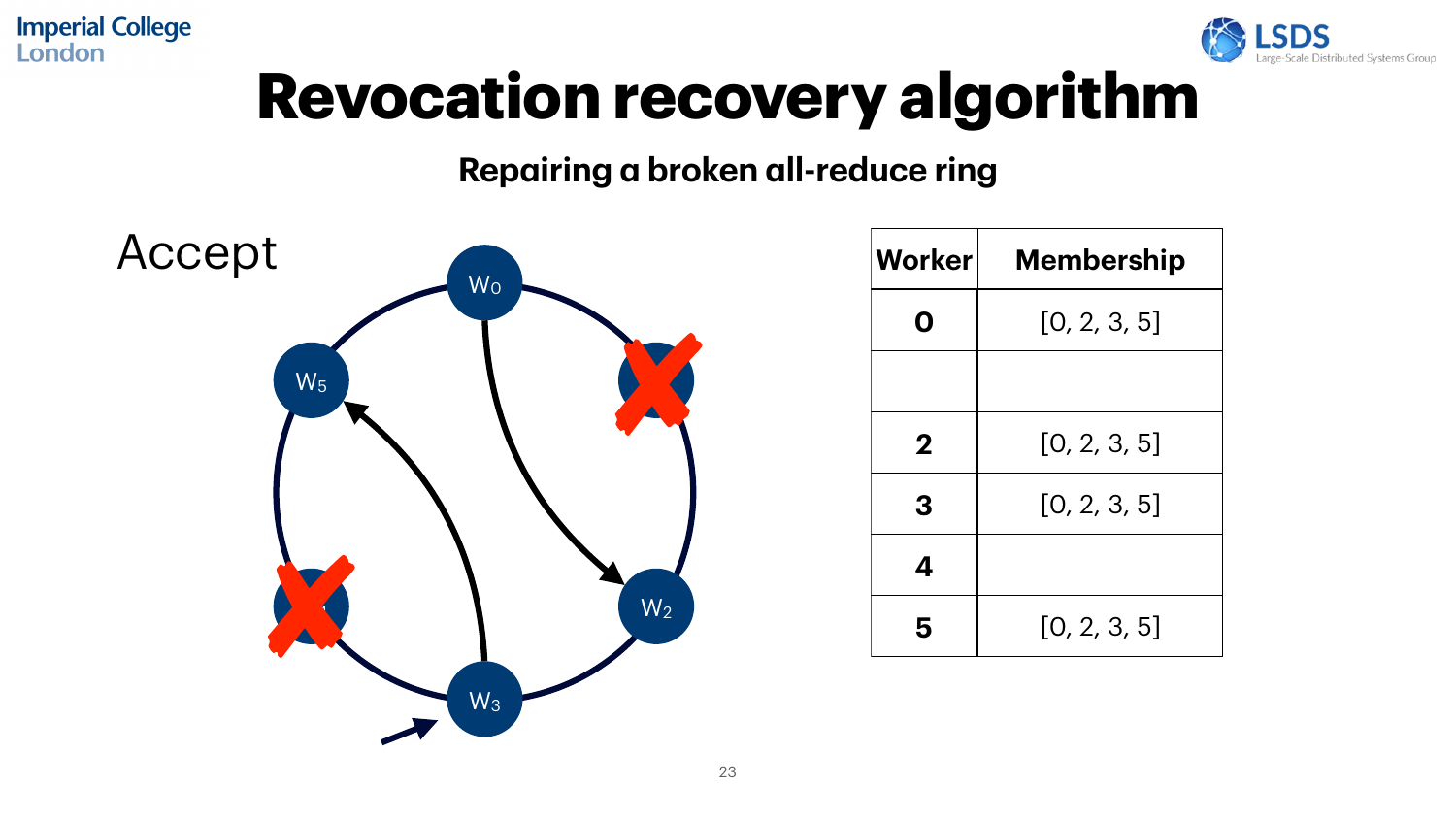



| <b>Worker</b> | <b>Membership</b> |
|---------------|-------------------|
| $\mathbf O$   | [0, 2, 3, 5]      |
| $\mathbf 2$   | [0, 2, 3, 5]      |
| 3             | [0, 2, 3, 5]      |
| 5             | [0, 2, 3, 5]      |

**Imperial College** London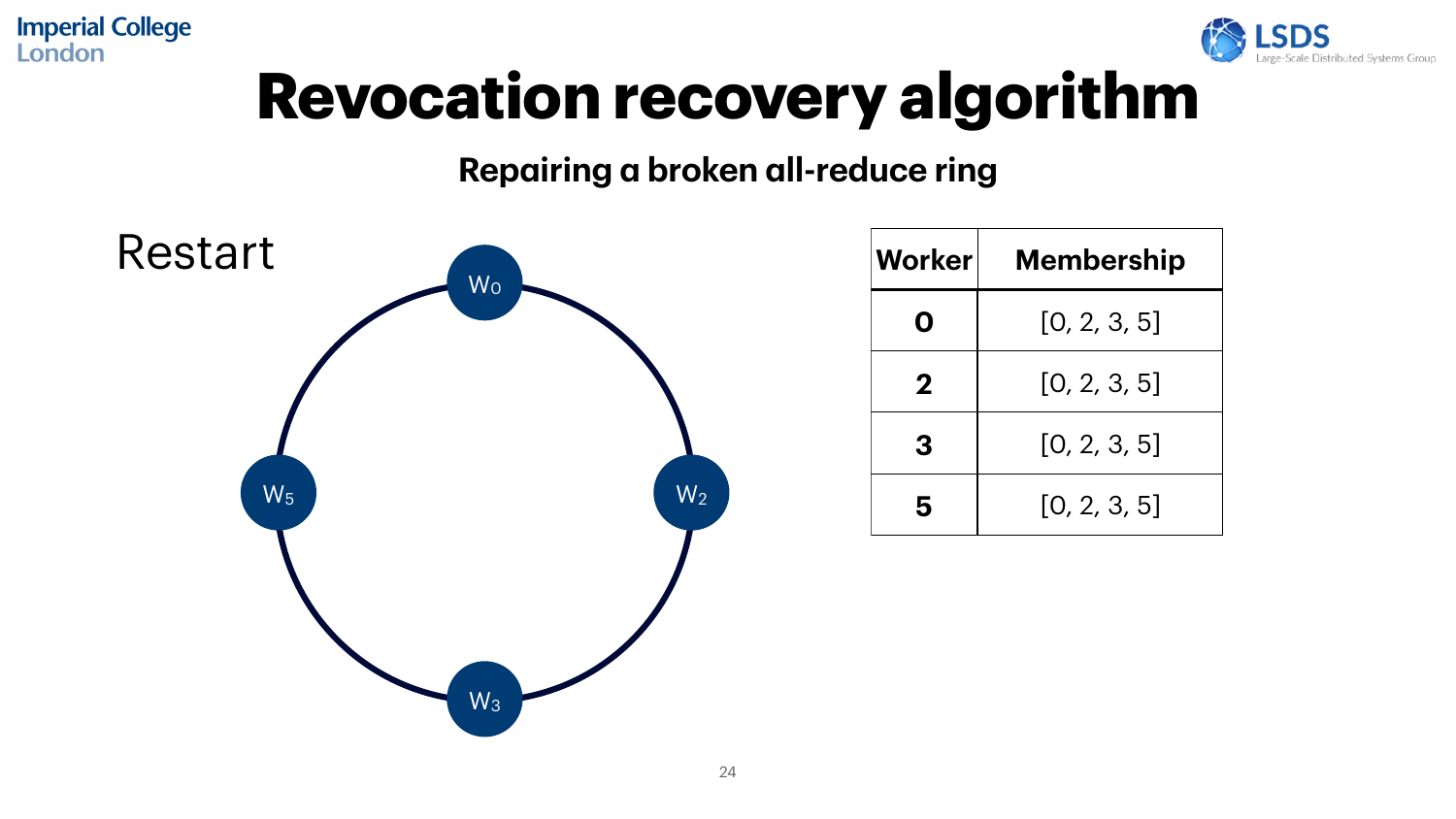### **Spotnik**

#### **Solutions**

#### **Reuse communication channels** for synchronisation to repair the cluster

### re atomic model updates by waiting for all synchronisations to finish first

**Imperial College** London



| <b>Challenges</b>                          |       |
|--------------------------------------------|-------|
| Workers become available<br>or get revoked |       |
| Changes can happen at any<br>time          | Ensur |
| Cluster sizes are unknown<br>beforehand    | Chan  |



#### **Change the synchronisation strategy** based on the number of workers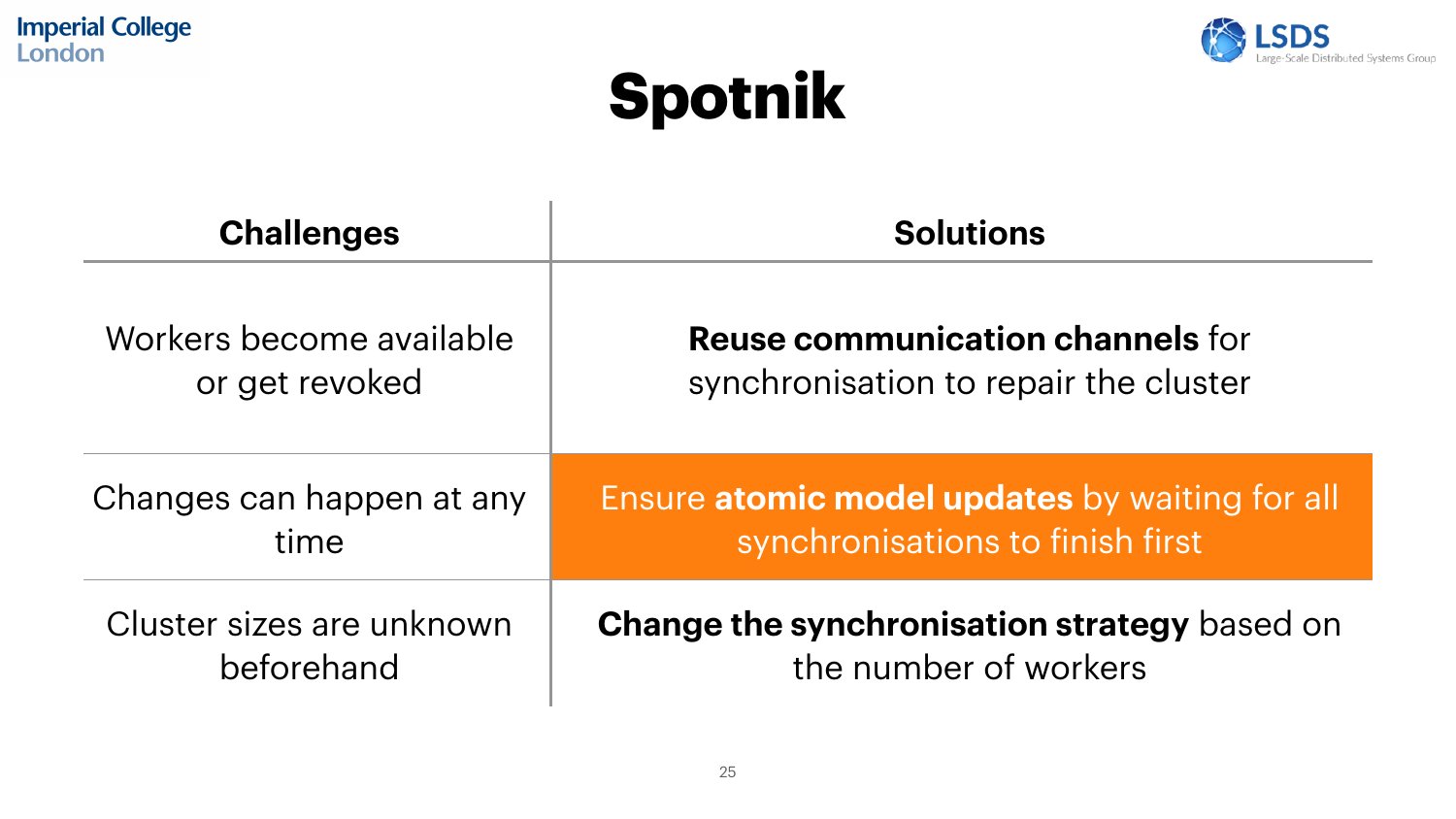## **Atomic worker state update**

#### • Pipelined synchronisation

Distributed Systems Group



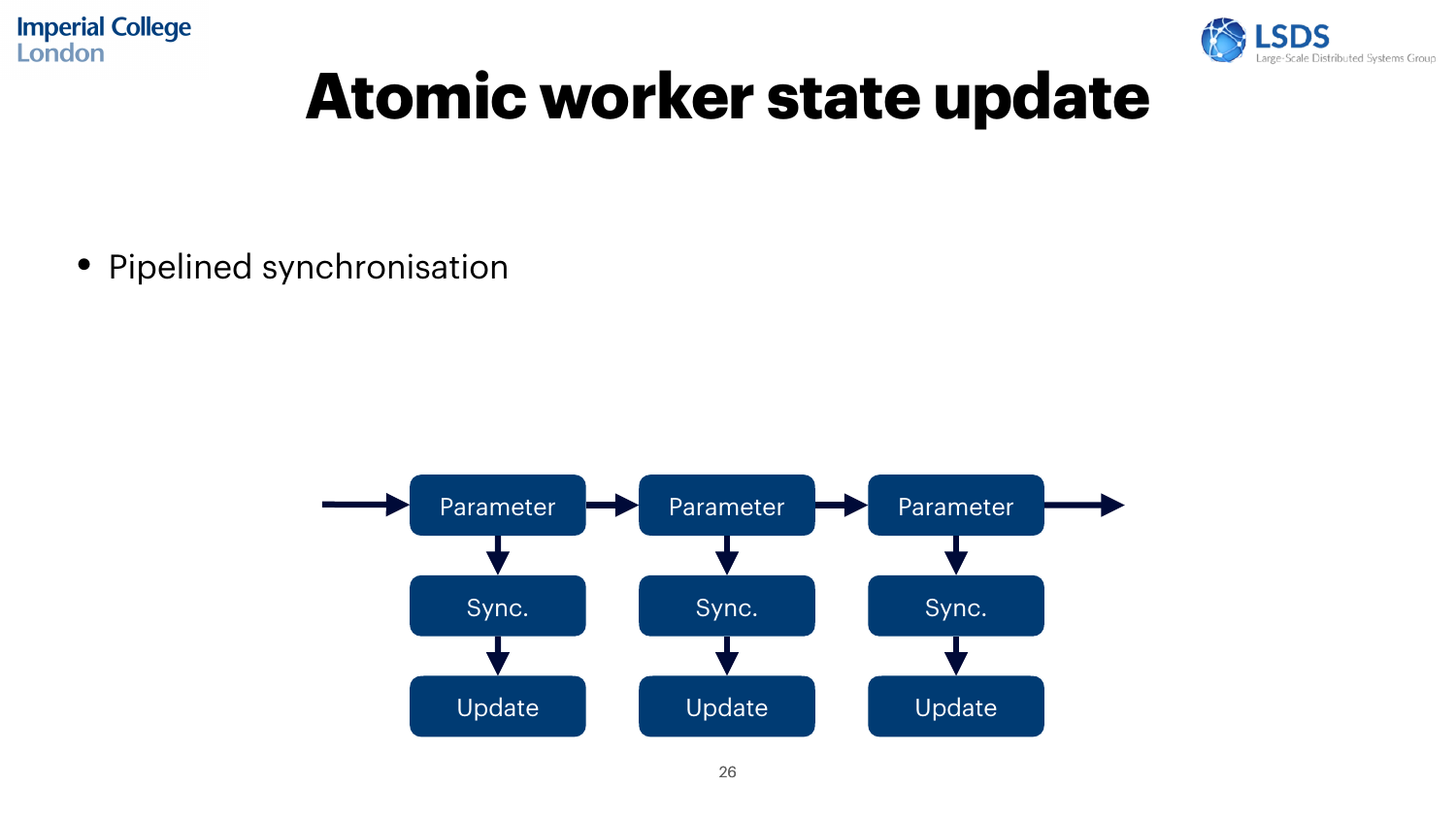## **Atomic worker state update**

- Pipelined synchronisation
- Revocations can happen meanwhile ➙ Partial update leads to inconsistency





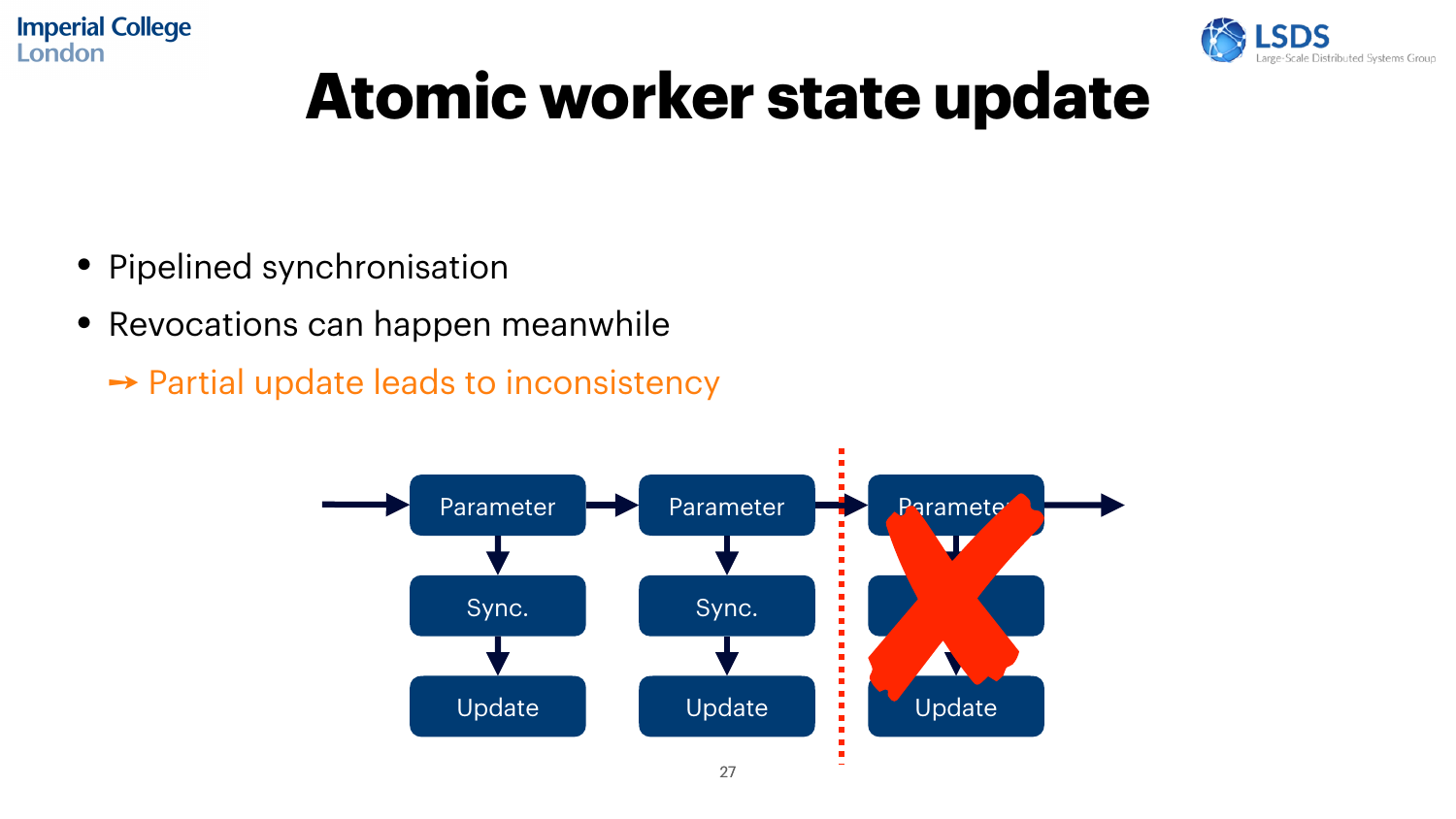## **Atomic worker state update**

- Atomicity: Wait for all synchronisation communications to finish
- Discard updates if communication fails



![](_page_27_Picture_5.jpeg)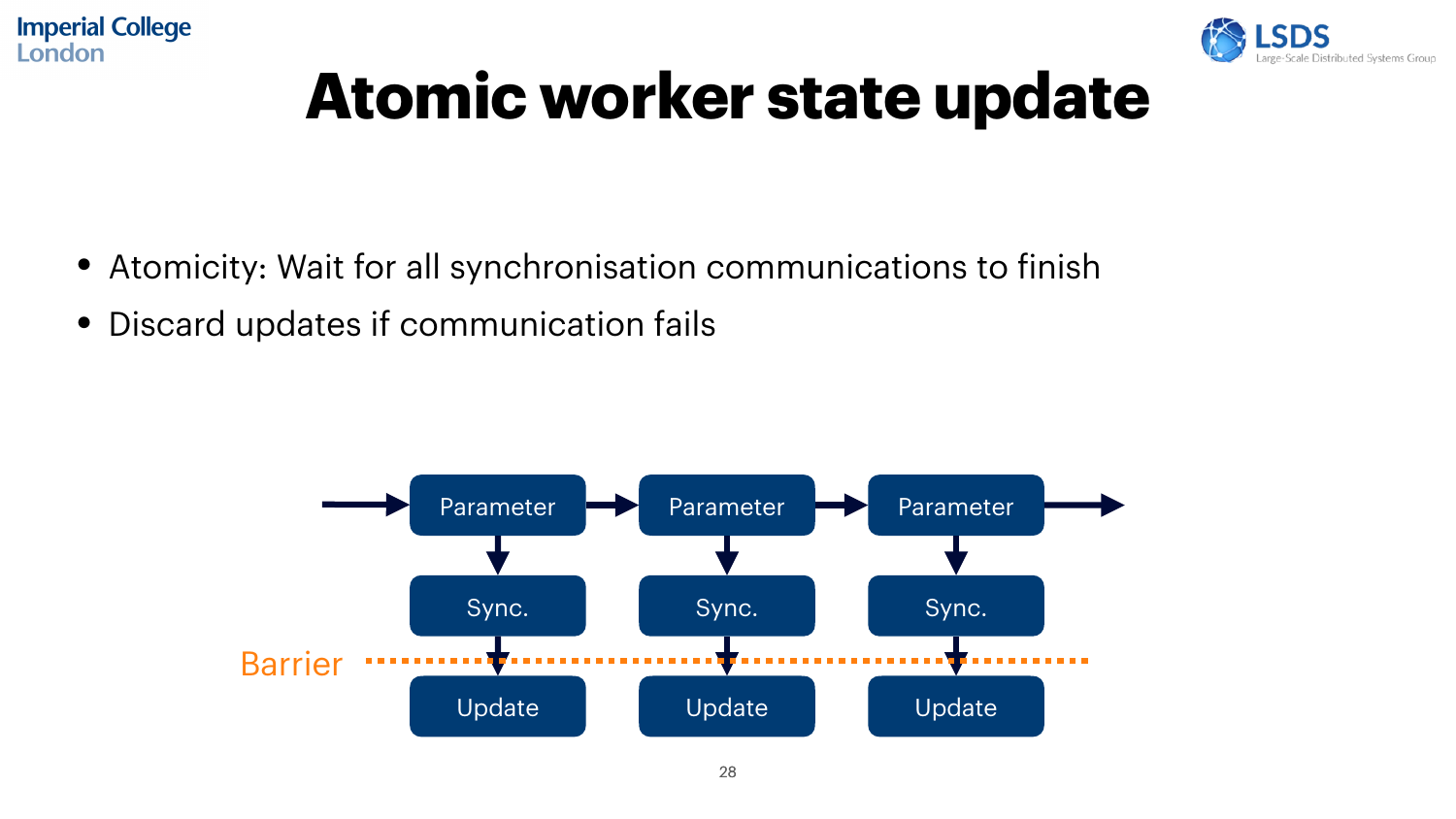### **Spotnik**

#### **Solutions**

![](_page_28_Picture_10.jpeg)

#### **Reuse communication channels** for synchronisation to repair the cluster

### re atomic model updates by waiting for all synchronisations to finish first

**Imperial College** London

![](_page_28_Picture_1.jpeg)

| <b>Challenges</b>                          |              |
|--------------------------------------------|--------------|
| Workers become available<br>or get revoked |              |
| Changes can happen at any<br>time          | <b>Fnsur</b> |
| Cluster sizes are unknown<br>beforehand    | Chan         |

![](_page_28_Picture_3.jpeg)

ge the synchronisation strategy based on the number of workers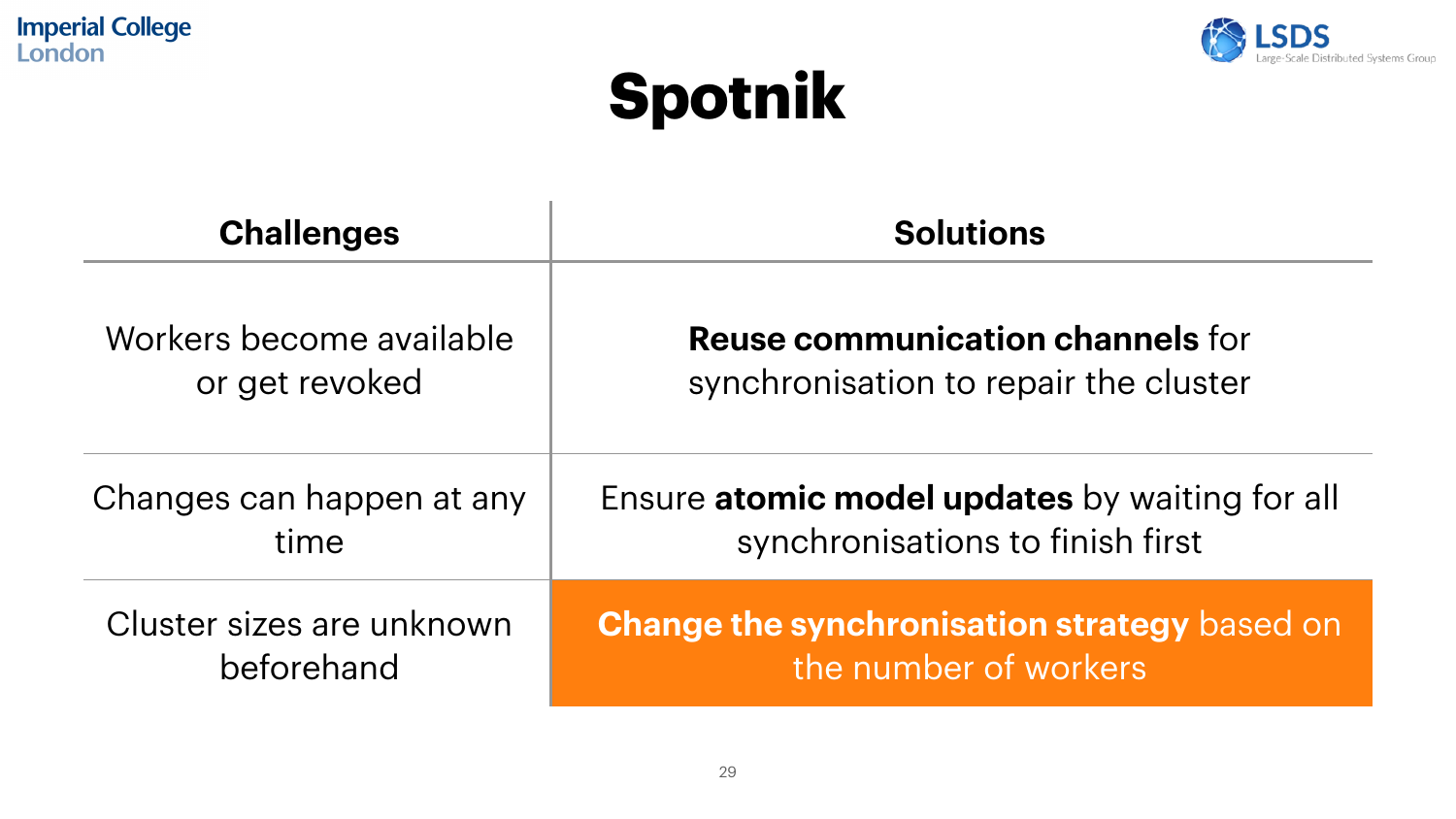#### **Imperial College** London **Adaptive synchronisation strategies**

- Support a range of synchronisation primitives
	- collective and point-to-point synchronisation
- Monitor a metric
	- Number of workers

![](_page_29_Picture_5.jpeg)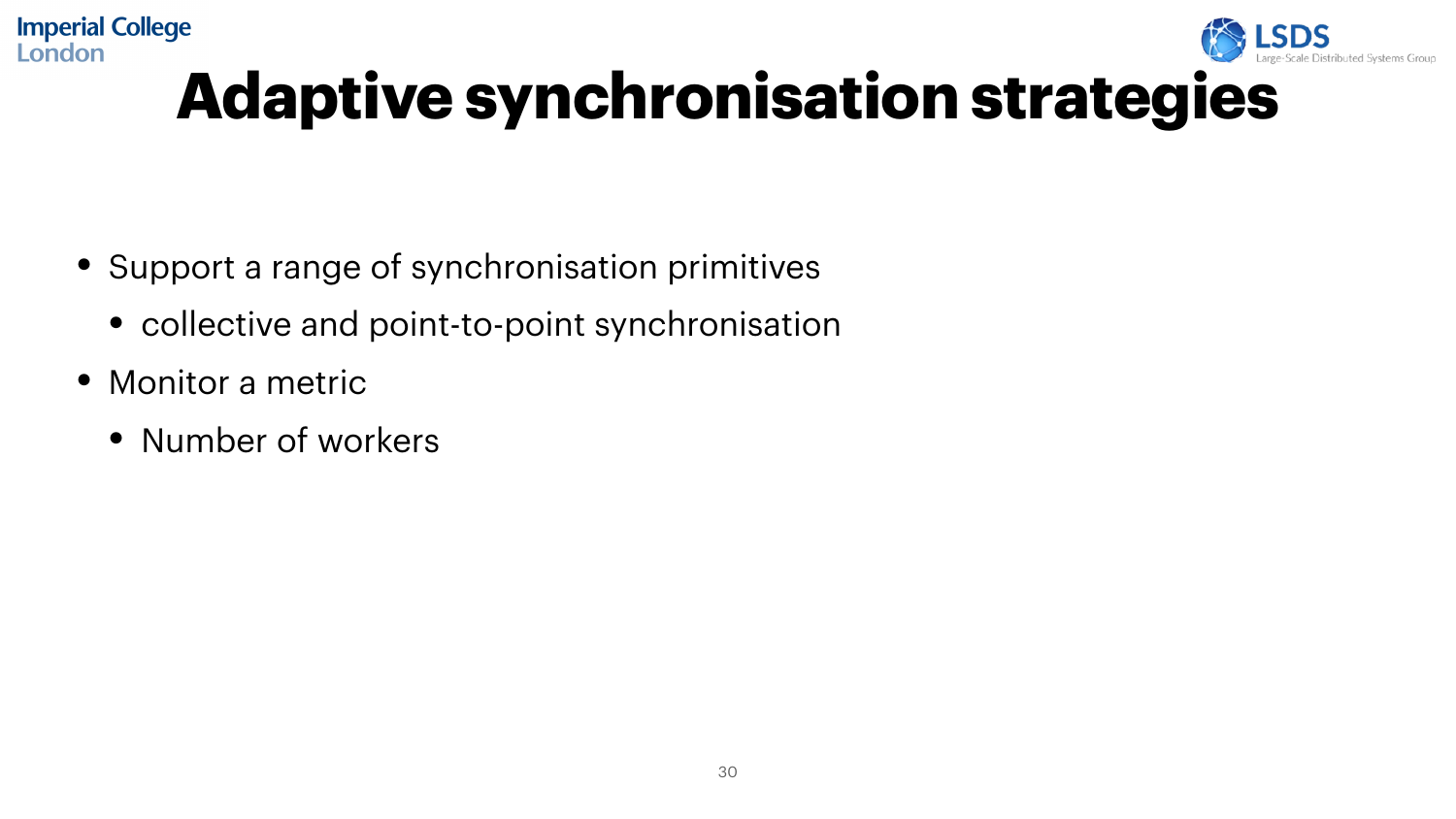#### **Imperial College** London **Adaptive synchronisation strategies**

- Support a range of synchronisation primitives
	- collective and point-to-point synchronisation
- Monitor a metric
	- Number of workers
- Define a policy in the beginning
	- When to choose which sync strategy

![](_page_30_Figure_7.jpeg)

![](_page_30_Picture_8.jpeg)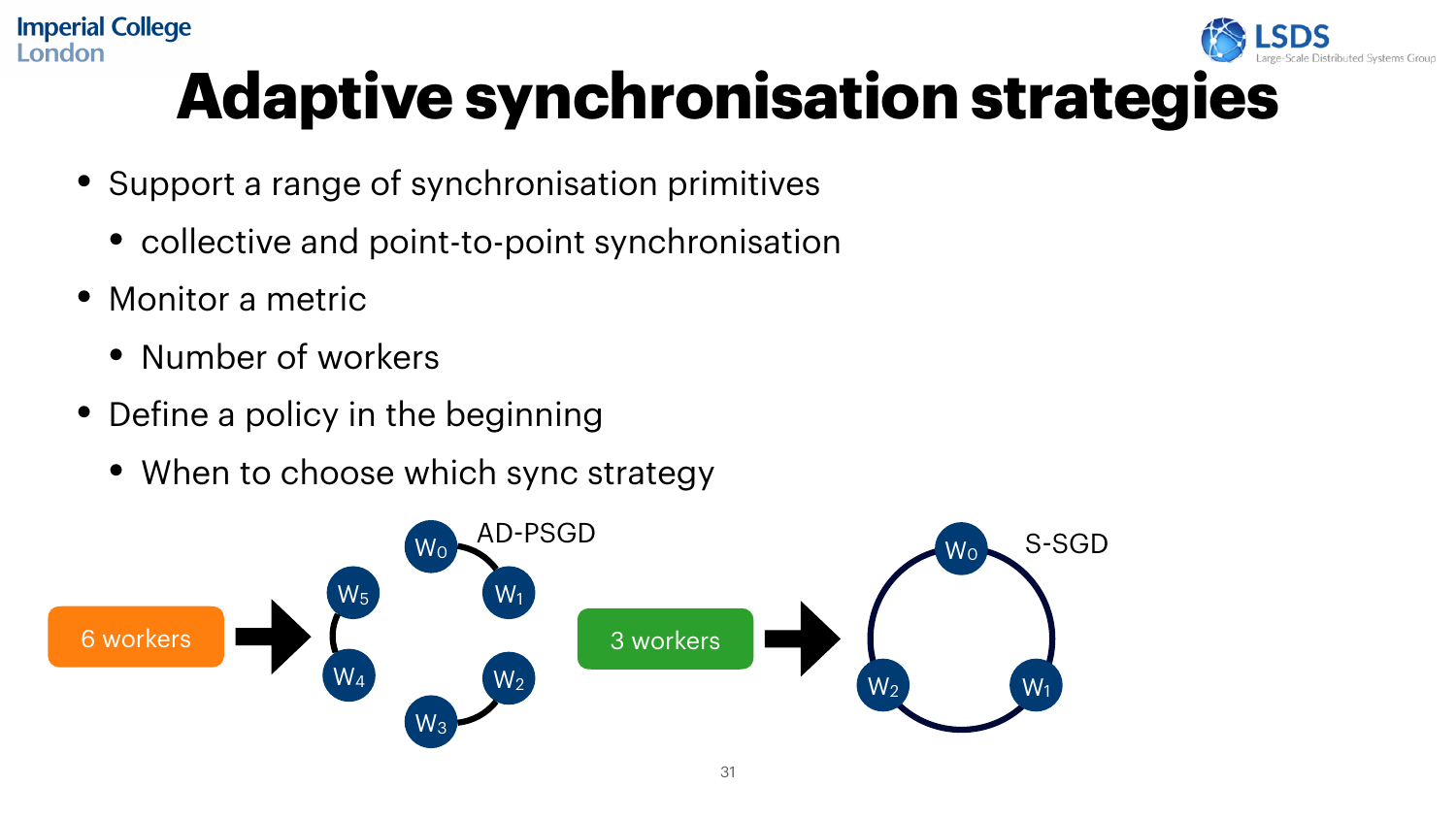### **Evaluation**

#### **How does the recovery latency change with increasing number of revocations?**

![](_page_31_Figure_3.jpeg)

No significant increase of recovery latency if the number of revocation increases

![](_page_31_Picture_5.jpeg)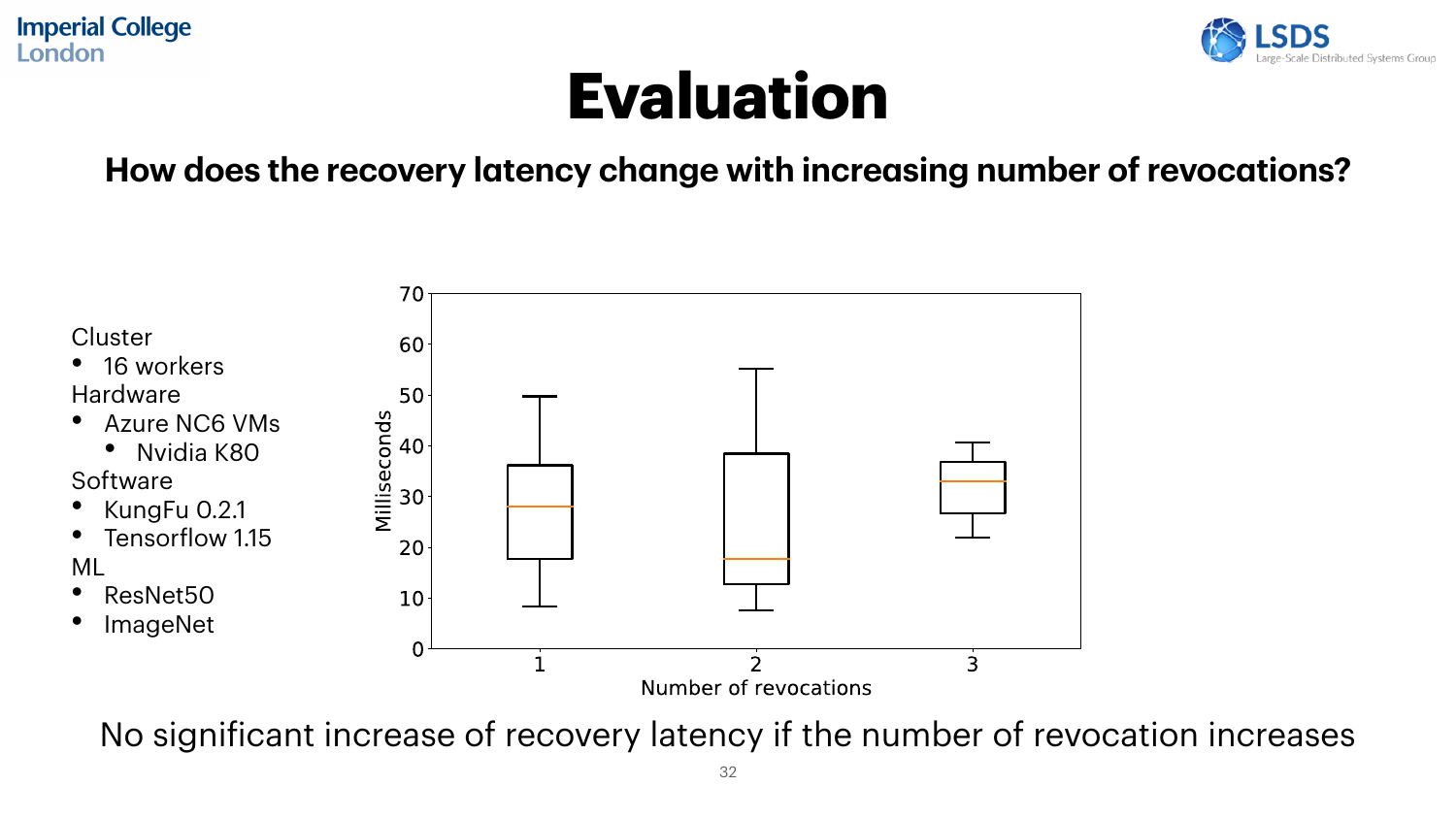## **Evaluation**

#### **How much does the training slow down if we use atomic worker state updates?**

![](_page_32_Figure_3.jpeg)

- 32 workers Hardware
- Azure NC6 VMs
	- Nvidia K80
- **Software**
- KungFu 0.2.1
- Tensorflow 1.15

![](_page_32_Figure_10.jpeg)

![](_page_32_Picture_12.jpeg)

#### Throughput decrease is small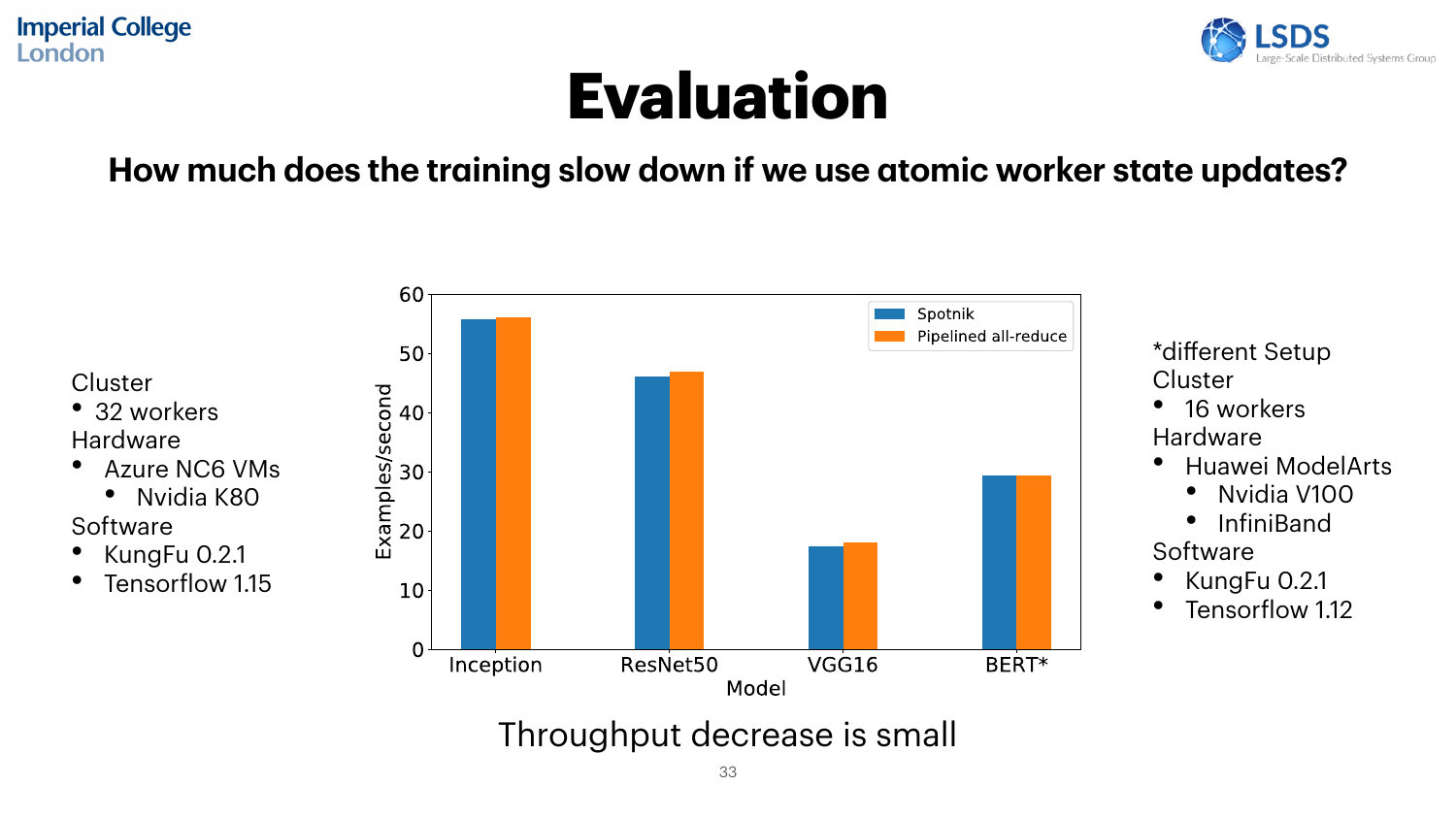### **Evaluation**

#### **How does the throughput change, if the cluster changes?**

![](_page_33_Figure_3.jpeg)

![](_page_33_Picture_4.jpeg)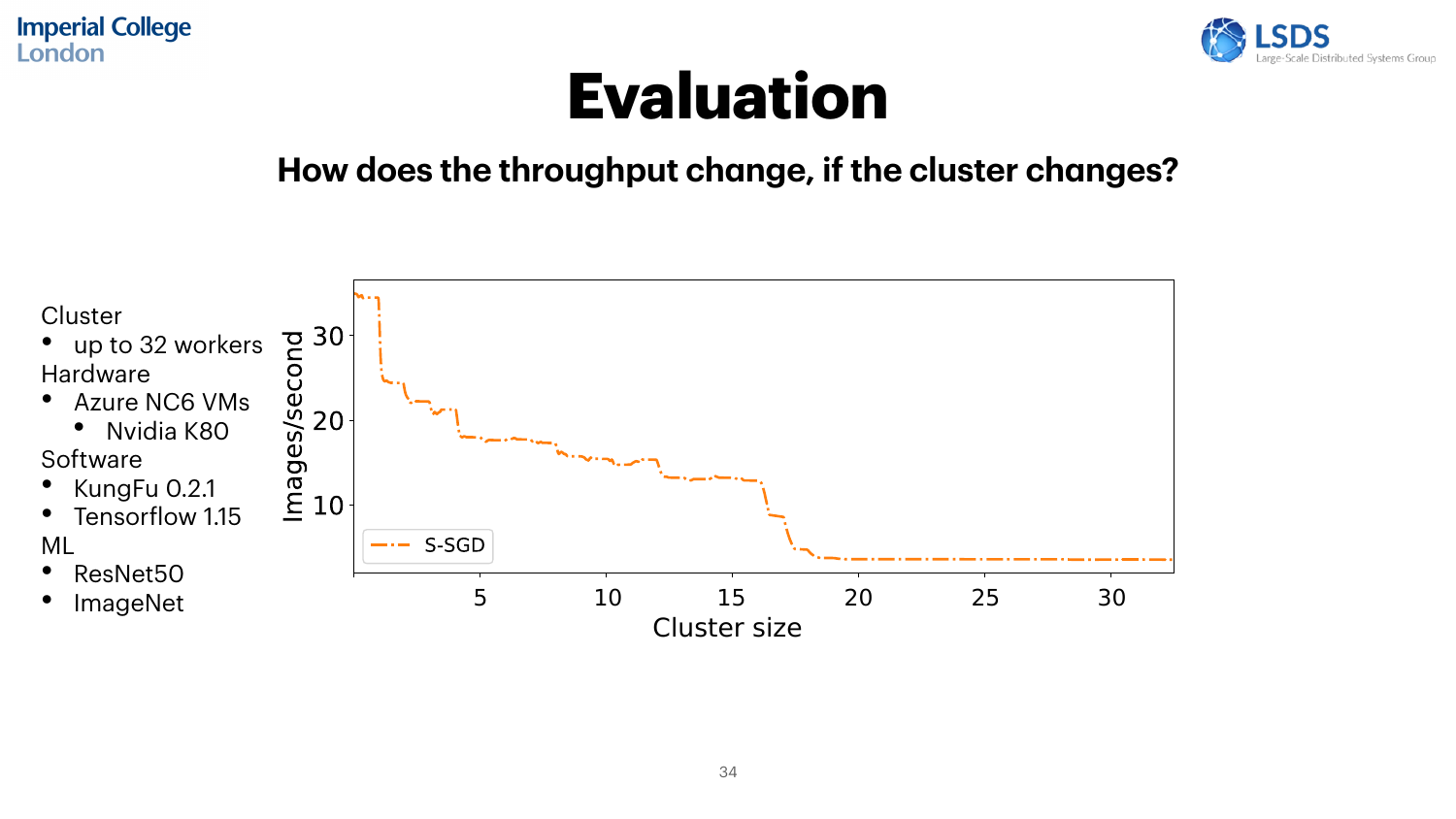### **Evaluation**

#### **How does the throughput change, if the cluster changes?**

![](_page_34_Figure_3.jpeg)

![](_page_34_Picture_4.jpeg)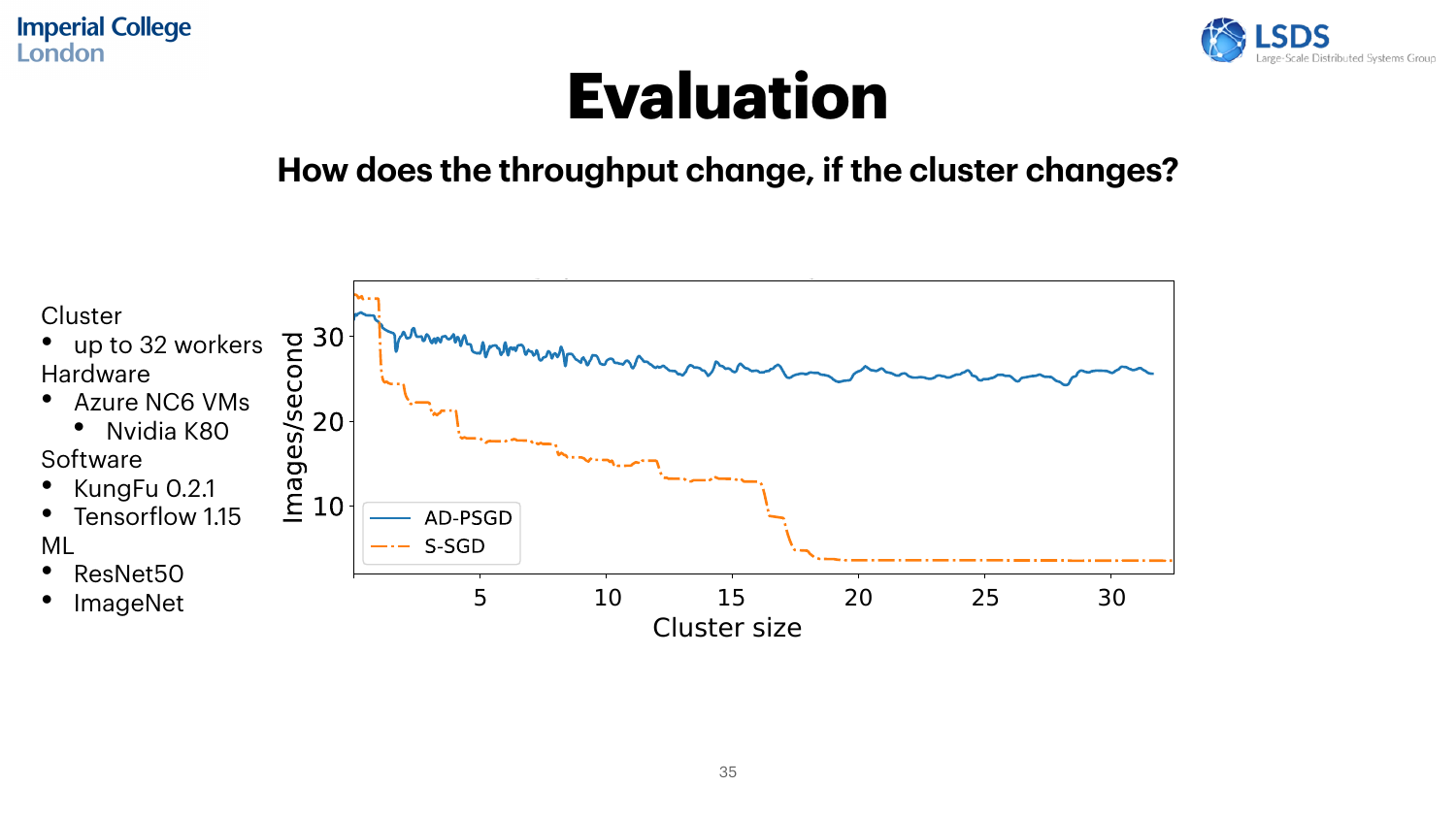### **Evaluation**

#### **How does the throughput change, if the cluster changes?**

![](_page_35_Figure_3.jpeg)

![](_page_35_Picture_5.jpeg)

#### Changing clusters need adaptation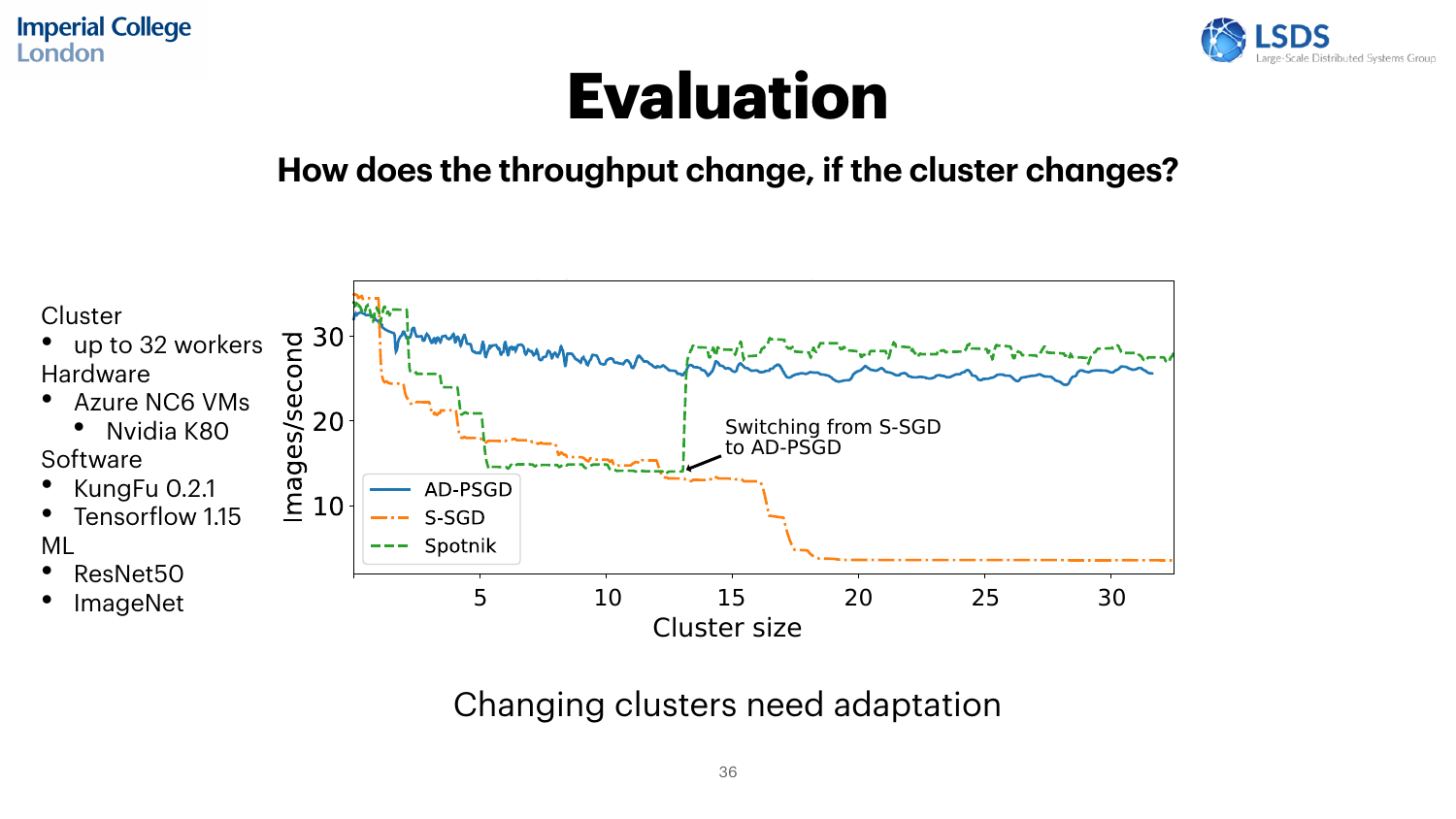![](_page_36_Picture_0.jpeg)

## **Conclusion**

- Transient cloud resources offer potential to save money for ML training
- 

![](_page_36_Picture_4.jpeg)

## • No system that runs exclusively on transient resources and has low overhead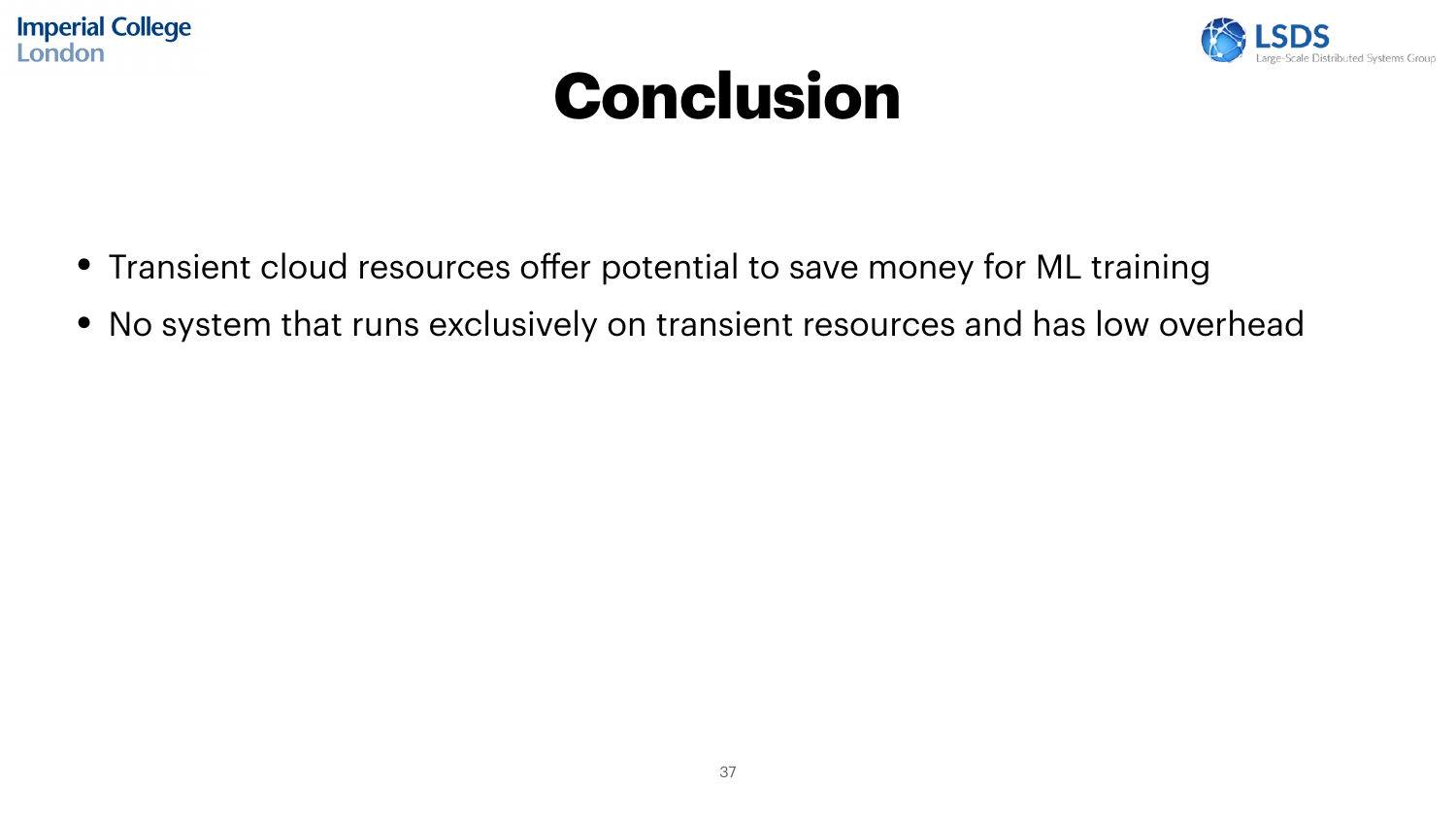## **Conclusion**

- Transient cloud resources offer potential to save money for ML training
- No system that runs exclusively on transient resources and has low overhead
- **Spotnik** • Repair cluster with low overhead • Ensure consistent model updates
	- Adapt to changes of the cluster

![](_page_37_Picture_6.jpeg)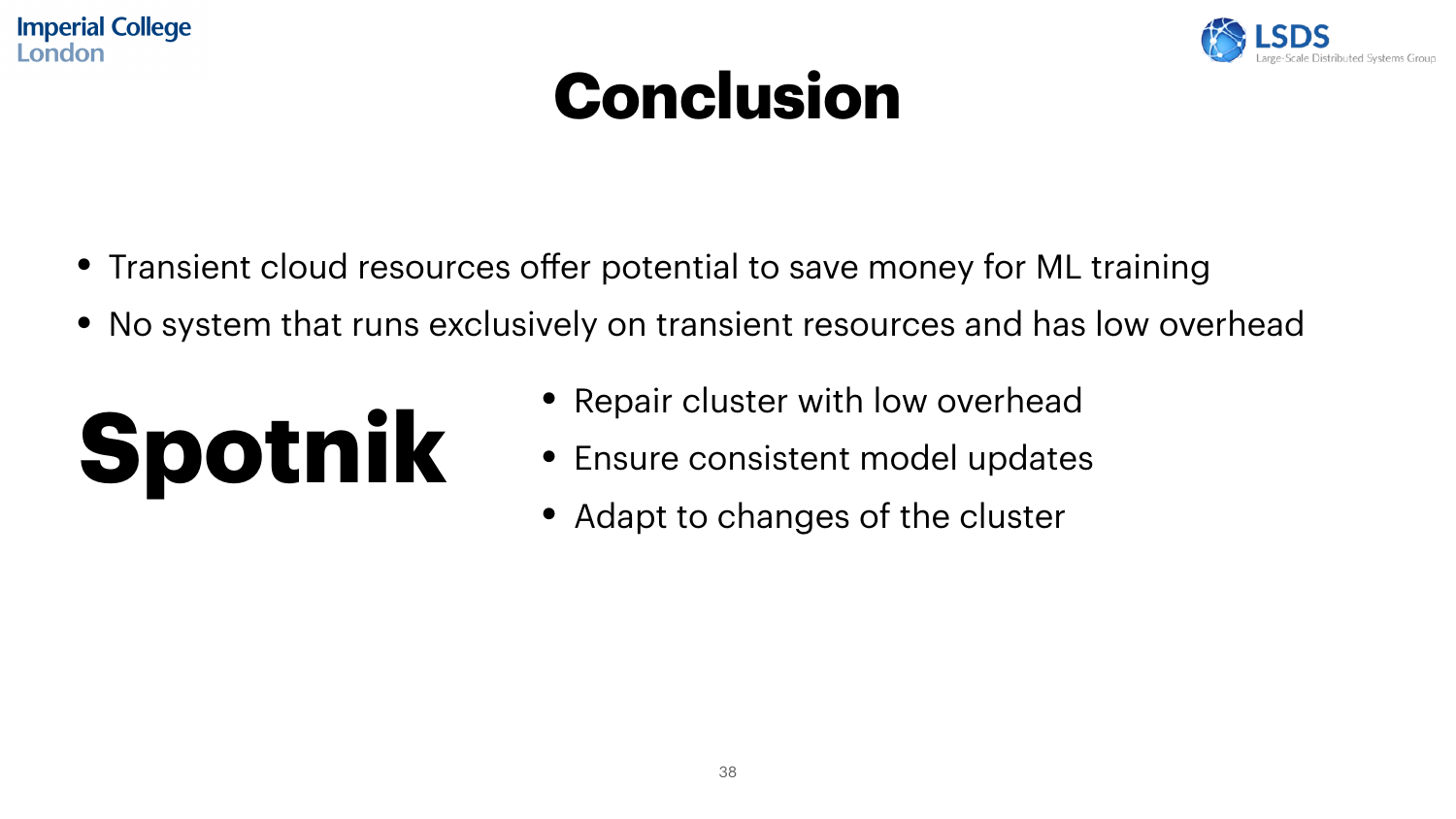## **Conclusion**

- Transient cloud resources offer potential to save money for ML training
- No system that runs exclusively on transient resources and has low overhead
- **Spotnik** • Repair cluster with low overhead • Ensure consistent model updates

KungFu github.com/lsds/KungFu

![](_page_38_Picture_6.jpeg)

• Adapt to changes of the cluster